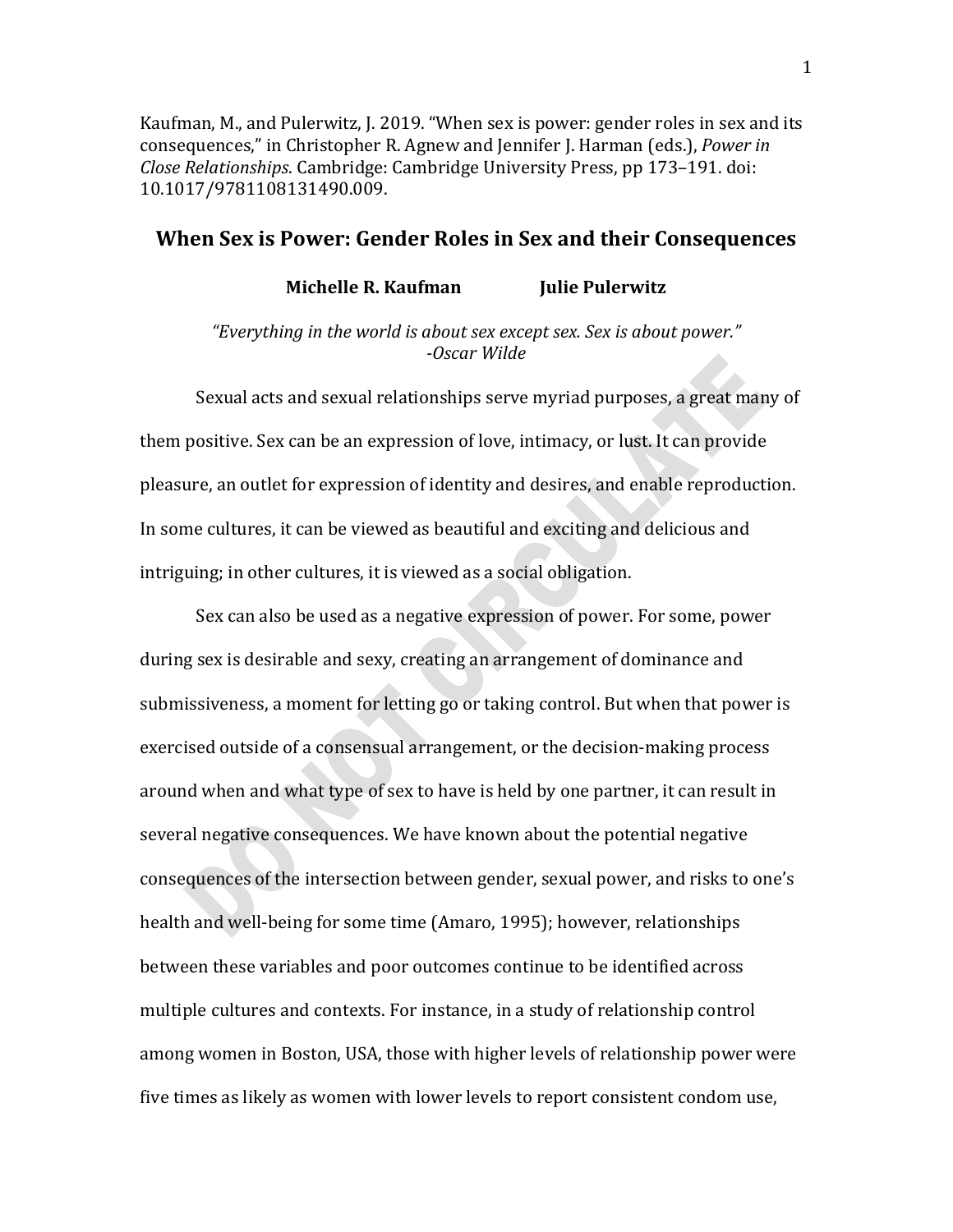even after controlling for socio-demographic and psychosocial variables (Pulerwitz, Amaro, De Jong, Gortmaker, & Rudd, 2002). In addition, one study of Nepali women's sexual experiences found that sex is a male domain and a form of male power—women's roles were described as passive, with sex being a duty required to fulfill their husbands' needs (Menger, Kaufman, Harman, Tsang, & Shrestha, 2015). Nepali men, on the other hand, can initiate sex whenever they want and have the freedom to pursue different types of sex as they wish, both within and outside of marriage.

When sex is power it can mean the use of a condom or lack thereof. This means the protection of both partners' sexual health and reduction of risk from sexually transmitted infections and HIV can lie in the hands of one partner. For women in South Africa, men are often the decision makers regarding condom use, leaving women at risk of unprotected sex if they are not able to negotiate use (Ackermann & de Klerk, 2002; Harrison, O'Sullivan, Hoffman, Dolezal, & Morrell, 2006). In a study of adolescent clients at a clinic in San Francisco, those who had more power than their partners in the domain of emotional intimacy were more likely to get their way regarding condom use than were adolescents who had less power in this domain, with young men reporting greater emotional intimacy power than women (Tschann, Adler, Millstein, Gurvey, & Ellen, 2002).

When sex is power it can mean violence (or the threat of violence). For instance, in a study that assessed African American women's experiences of communicating with their male intimate partners before and after an unwanted sex incident, the women reported that male partners pressured them in a way ranging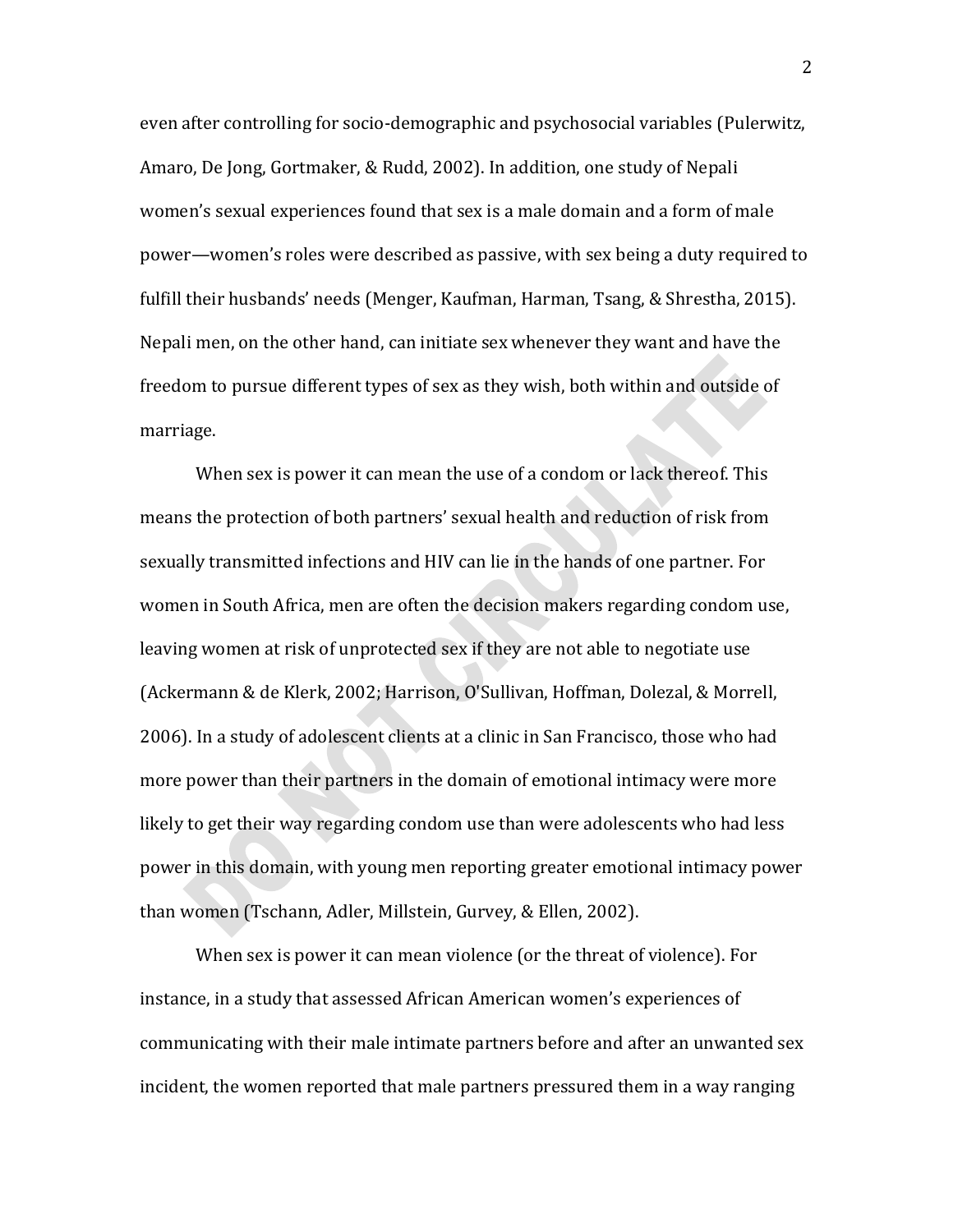from pestering and blunt requests to verbal bullying and violence (Gutzmer, Ludwig-Barron, Wyatt, Hamilton, & Stockman, 2016). Over half the women in the study reported that their partners applied force and violence (from being sat on, held down, pushed, slapped, and choked) to achieve unwanted sex.

When sex is power it can result in unwanted pregnancies. A study of married women in Timore-Leste found that rural women who experienced domestic violence were more likely than other rural women to have an unplanned pregnancy (Meiksin, Meekers, Thompson, Hagopian, & Mercer, 2015). Furthermore, those women who experienced violence were more likely to have fewer than the four recommended antenatal care visits during pregnancy and were more likely to have a baby born smaller than average (Meiksin et al., 2015).

These negative consequences of sexual power, while often discussed in the context of male/female genders in heterosexual relationships, can arise in same sex relationships as well. Gender and power can be further complicated for transgender individuals who sometimes give up power in order to be accepted enough by a partner to have sex in the first place (Sevelius, 2009).

This chapter focuses on the negative consequences when sex is power. Here we will discuss how we understand the relationship between gender and power, how that manifests itself in sexual relationships, how we can measure power in sexual contexts, and actions we can take to balance gendered sexual power so as to protect the health and well being of sexual partners. This goal of a more balanced distribution of sexual power between genders is important from the perspectives of maintaining health, human rights, and psychological well being.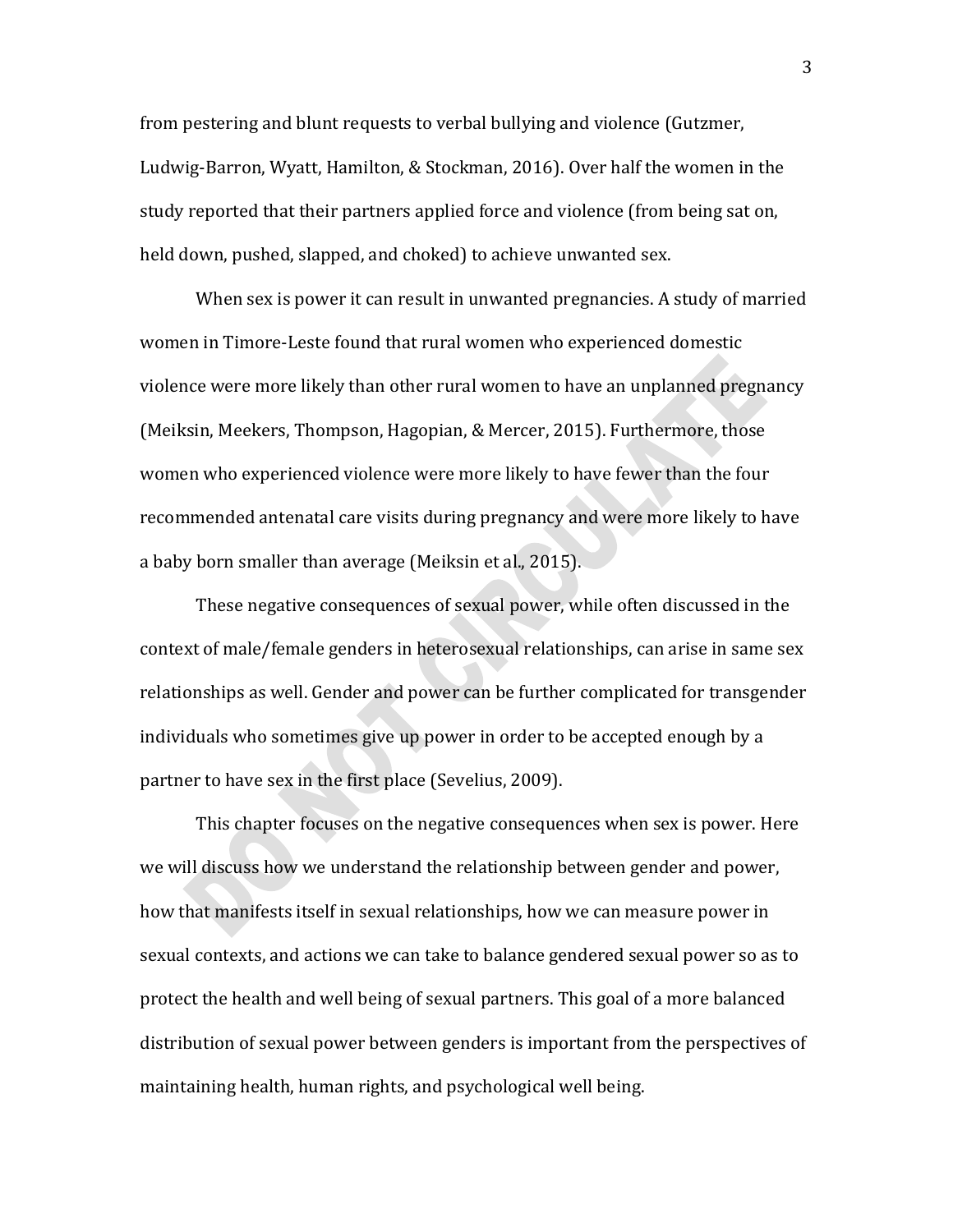#### **Defining Gender and Power**

In order to discuss these constructs in more detail, it is important to define what we mean when we refer to gender and power. *Gender role* is a term often used by developmental psychologists to describe the behaviors, attitudes, and traits that a society or culture classifies as either feminine or masculine and then often assigns a value to those characteristics (Ruble & Martin, 1998). While this definition implies gender roles are entirely socially constructed, researchers often disagree as to how much gender roles are a product of the social environment versus evolutionary or biological influences (Zucker, 2001).

*Gender norms*, on the other hand, refer to a society's expectations for genders in regards to tasks, professions, roles, and responsibilities. These are a set of rules, so to speak, about the ways in which women and men should look, behave, and think. Gender norms can vary by culture. For instance, in agricultural societies, women do a large part of the hard labor of farming. Gender is not always considered binary (masculine and feminine), but traditionally gender norms are referred to in this way, with other genders viewed as "gender non-conforming".

The Theory of Gender and Power (Connell, 1987) states that gender-based inequalities are the result of three social mechanisms—the structure of labor, the structure of power, and cathexis. These mechanisms determine how much control women have over resources, whether they are permitted to pursue economic opportunities, and what is expected of them as women. In the context of sex, this theory suggests that when women do not have control over resources (financial, educational, etc.), they often cannot be financially independent, and therefore those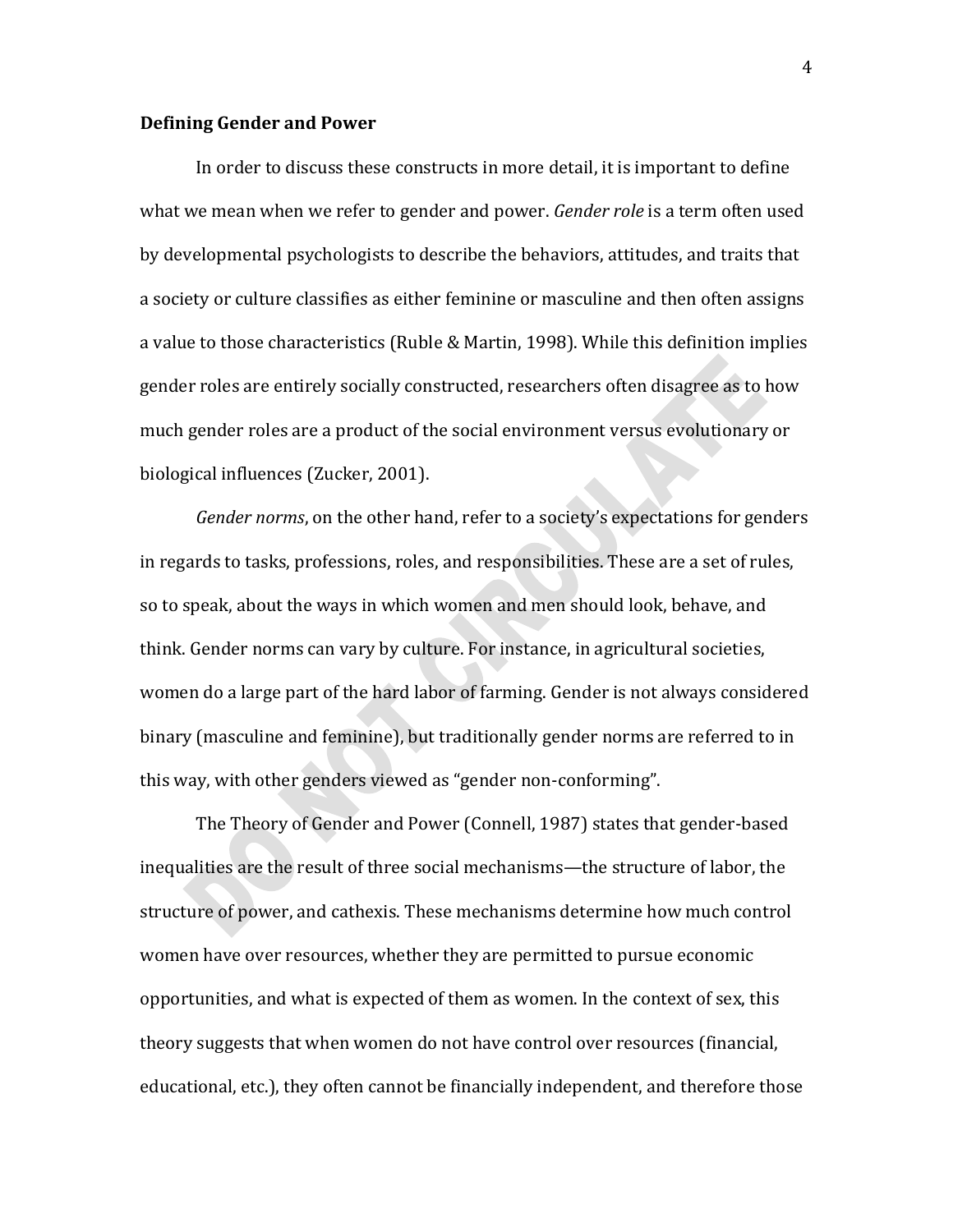who are in power—primarily men—often control what is expected of them. In a sexual relationship, this may mean that a woman does not have the ability to request condom use if it means risking her partner leaving and taking away financial stability. For a woman engaged in sex work, this may mean succumbing to condomless sex because it produces a greater amount of money. This power, or lack thereof, can place women into positions where their health, safety, financial security, or children's wellbeing are put into jeopardy.

The Theory of Gender and Power is an example of the social constructionist perspective of gender identity, which suggests that gender roles are created by societies rather than being a product of evolutionary design, biology, or hormones. This creation of gendered identities starts early, as even babies are referred to in gendered language and gender stereotyped (Brown, 2014). Popular onesies for baby boys read "Daddy's Little Slugger" or "Mommy's Little All-Star," emphasizing the link between males and sports. Little pink bows are commonly wrapped around a baby girl's hairless head so there is no mistaking her for a boy. These gendered identities are reinforced and perpetuated by both men and women. And while in some Western contexts women seem to have a larger range in which to express their gender than do men (for instance, women are now pursuing stereotypically male professions but not necessarily vice versa), men still have more power overall. This discrepancy is evident at the state or structural level in the number of men holding positions of power in large businesses and policy-making bodies (Medland, 2016). It is also evident all the way down to the household level through the ways in which women bear the brunt of household work, often despite having their own careers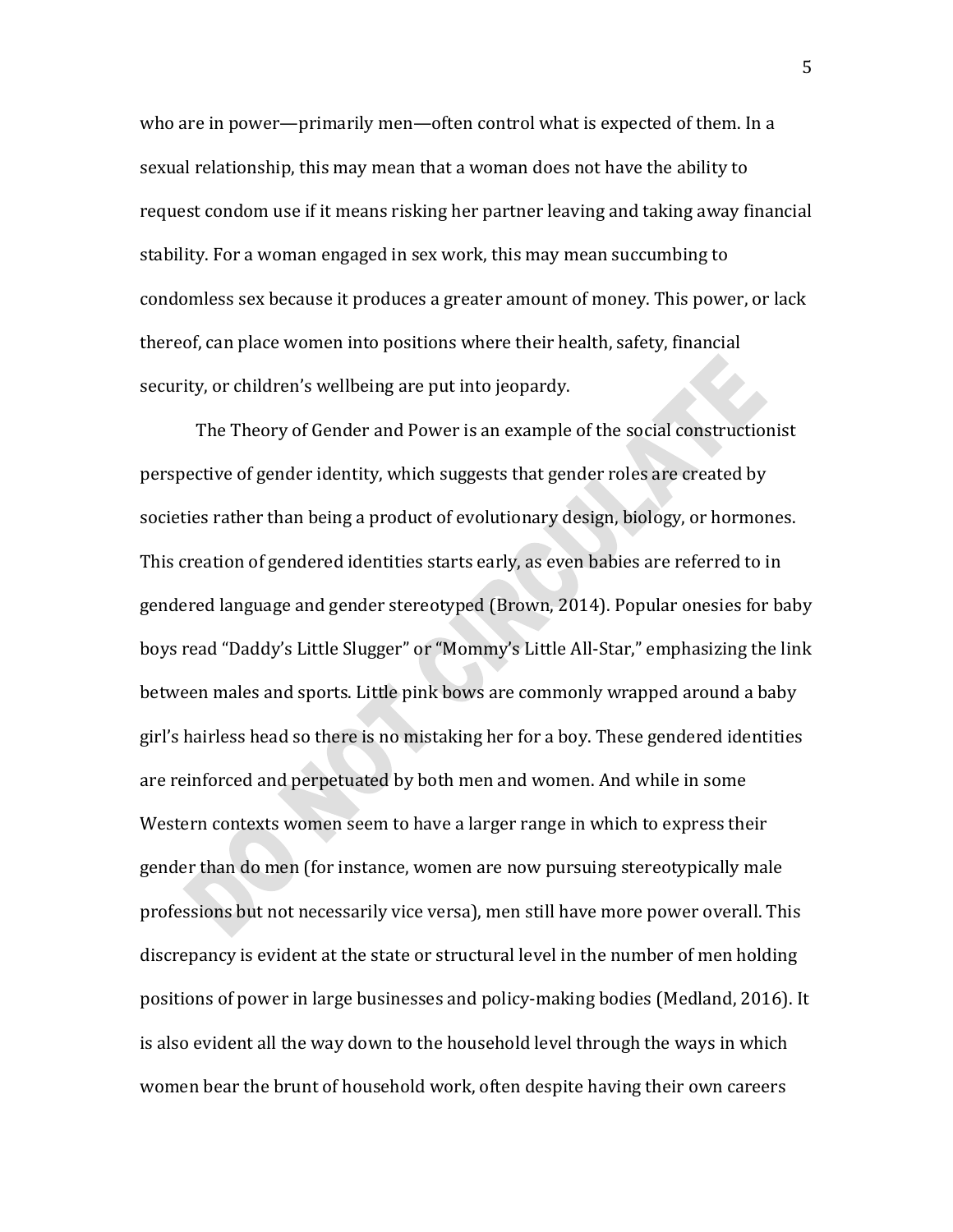(Horne, Johnson, Galambos, & Krahn, 2017). In the U.S., women and men receive lots of conflicting messages about gender at the same time—some women are leaders and some are not—which suggests that women have this wider range of options. However, those women who do pursue work or roles outside of the stereotypically feminine are often met with resistance and stereotyping in other ways, such as critiques of their leadership styles, appearance, body shape, or their level of devotion to their families.

In some other parts of the world, gendered identities are still constructed in ways that align with traditional gender stereotypes. For instance, in rural Ethiopia, decisions regarding family planning often fall to the man as the head of the household (Bogale, Wondafrash, Tilahun, & Girma, 2011), which is not unlike many other African cultures (Do & Kurimoto, 2012). One study found women's decisionmaking power regarding family planning increased if she had more education and was employed outside of the home (Belay, Mengesha, Woldegebriel, & Gelaw, 2016). In a qualitative study of the roles and responsibilities in newborn care in Nigeria, Tanzania, and Ethiopia (Iganus et al., 2015), taking care of a new baby was considered a woman's domain. Fathers had little physical contact with their newborns, but instead played a major role in financing newborn care and being the ultimate decision-maker in the family. These traditional gendered identities can translate into a lack of power for women in sexual relationships as well, whereby norms dictate that women should be faithful to one partner, submissive, be primarily concerned with pleasing their partner, and sacrificing their own needs, even if this means putting their health and well being at risk.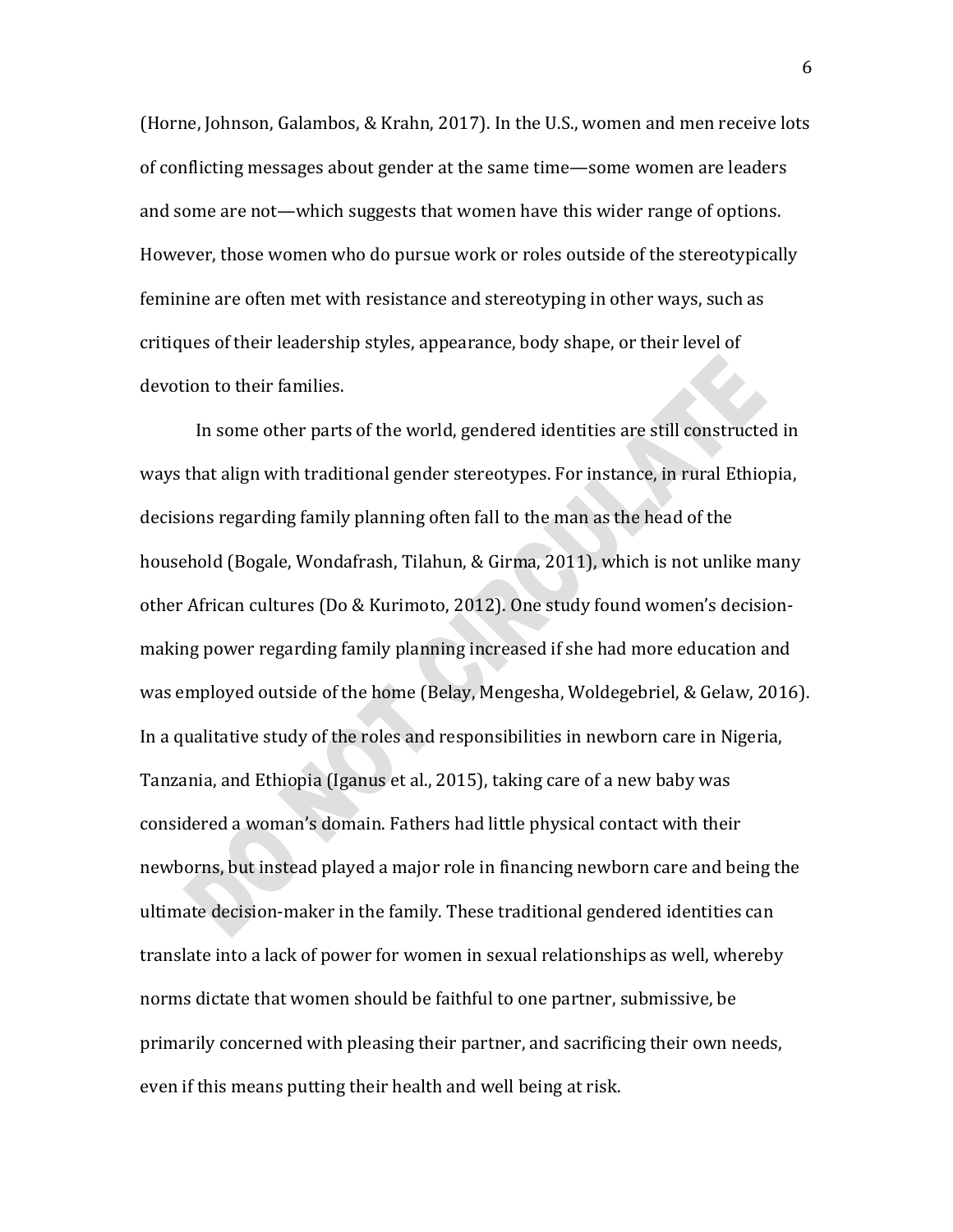If the social constructionist perspective is correct in that these gendered identities—and the meanings attached to them—are created and perpetuated by cultures and societies, we should be able to change them. This is quite a task, however, when these gender binaries are so engrained in everyday life. Think about how many times gender is relevant as you go about your day, from the moment you get up and pick out clothes, to possibly the work you do, to the extent to which you feel safe walking down the street alone after dark. But this idea of gender transformation is not an impossible task, and working with both men and women to change gender roles and their meanings is possible. We reflect more on that in a bit.

#### **Measuring Power in Sexual Relationships**

In order to address gendered power imbalances, we must first be able to measure them so as to identify benchmarks for improvement. While measuring power and inequality in other settings can be quite straightforward—wage gaps, university enrollments, gender distribution in governments, for example measuring power in sexual contexts can be tricky. Two well-established scales, the *Sexual Relationship Power Scale* and the *GEM Scale,* have attempted to do so. These measures are quite different—the former addresses dynamics within a relationship or couple (the interpersonal level of the socio-ecological model (Dahlberg & Krug, 2002)), and the latter addresses views towards men and women based on societal messages or norms (the society level in the socio-ecological model).

#### *The Sexual Relationship Power Scale*

The Sexual Relationship Power Scale (SRPS) was developed by Pulerwitz, Gortmaker and DeJong (2000) to address the lack of reliable and valid measures of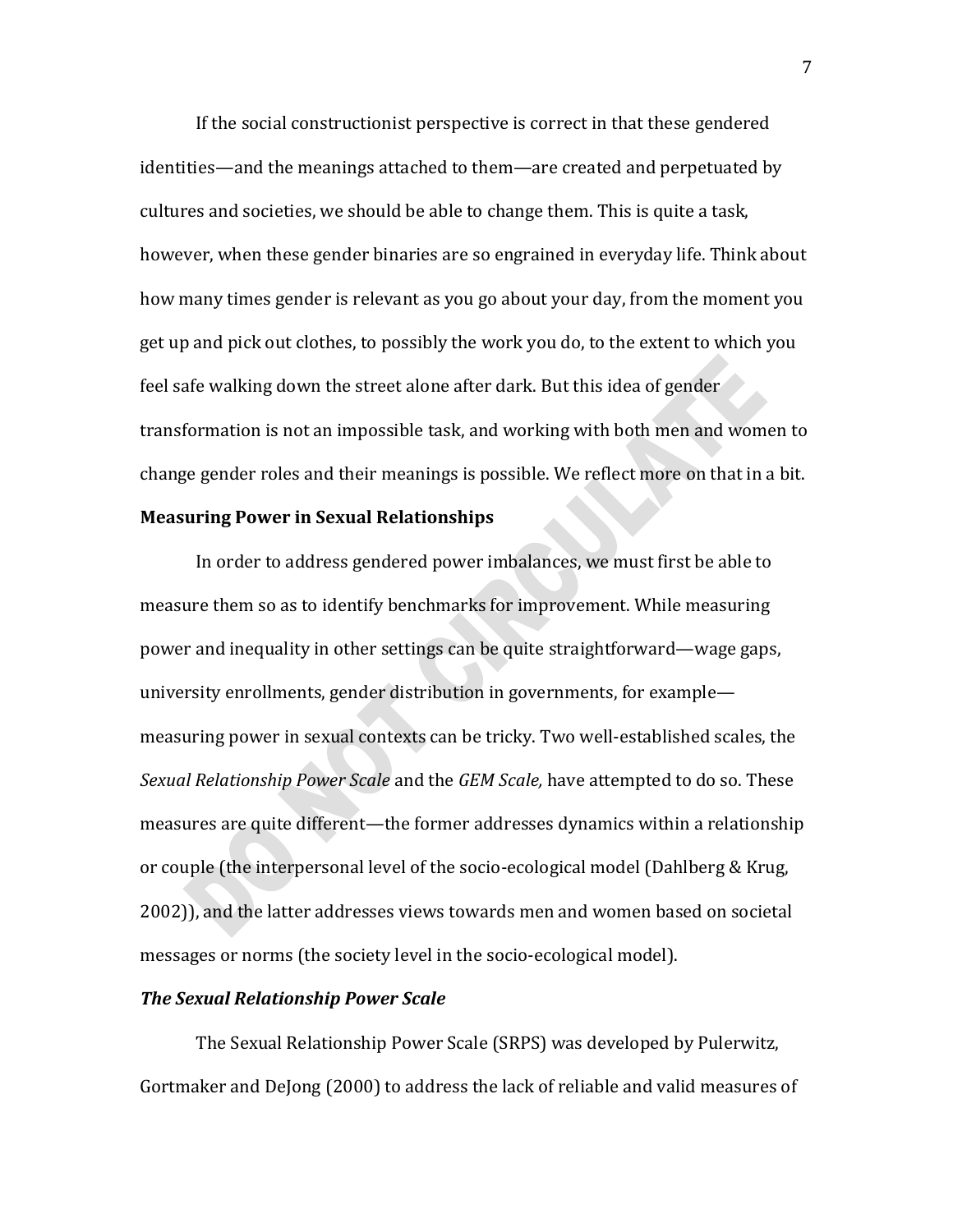relationship power in social, behavioral, and medical research. Designed to measure women's perceptions of relationship power, the SRPS has 23 items comprising two subscales measuring the constructs of relationship control (15 items) and decisionmaking dominance (8 items). Since its development, the SRPS has been used extensively in the field of HIV prevention and sexual risk behavior, and there exists a substantial literature reporting the psychometric properties and subsequent modifications of the scale. Early on, the SRPS was viewed as a useful tool (Blanc, 2001), and at this point, it is the most widely used tool to measure relationship power in the HIV/STI prevention literature (McMahon, Volpe, Klostermann, Trabold, & Xue, 2015). Reflecting its extensive use, McMahon et al. published a systematic review of the scale's psychometric properties in 2015. The review included a total of 54 published articles; the SRPS was found to exhibit very sound psychometric properties across multiple study populations and research settings and was associated with a number of key variables, including sexual and physical violence, HIV incidence, condom use, and higher education levels (McMahon et al., 2015). Providing further evidence for its usefulness, the scale has been translated into over a dozen languages and used with a wide variety of difficult cultural settings and sub-populations (e.g., adolescents, youth, and adults; girls/women and boys/men). Evidence suggests the core concepts measured within the scale appear to apply globally.

*Characteristics of the scale.* This multi-item scale includes specific elements of relationship power that are lacking in more global measures, and both subscales (relationship control and decision-making dominance) can be combined into one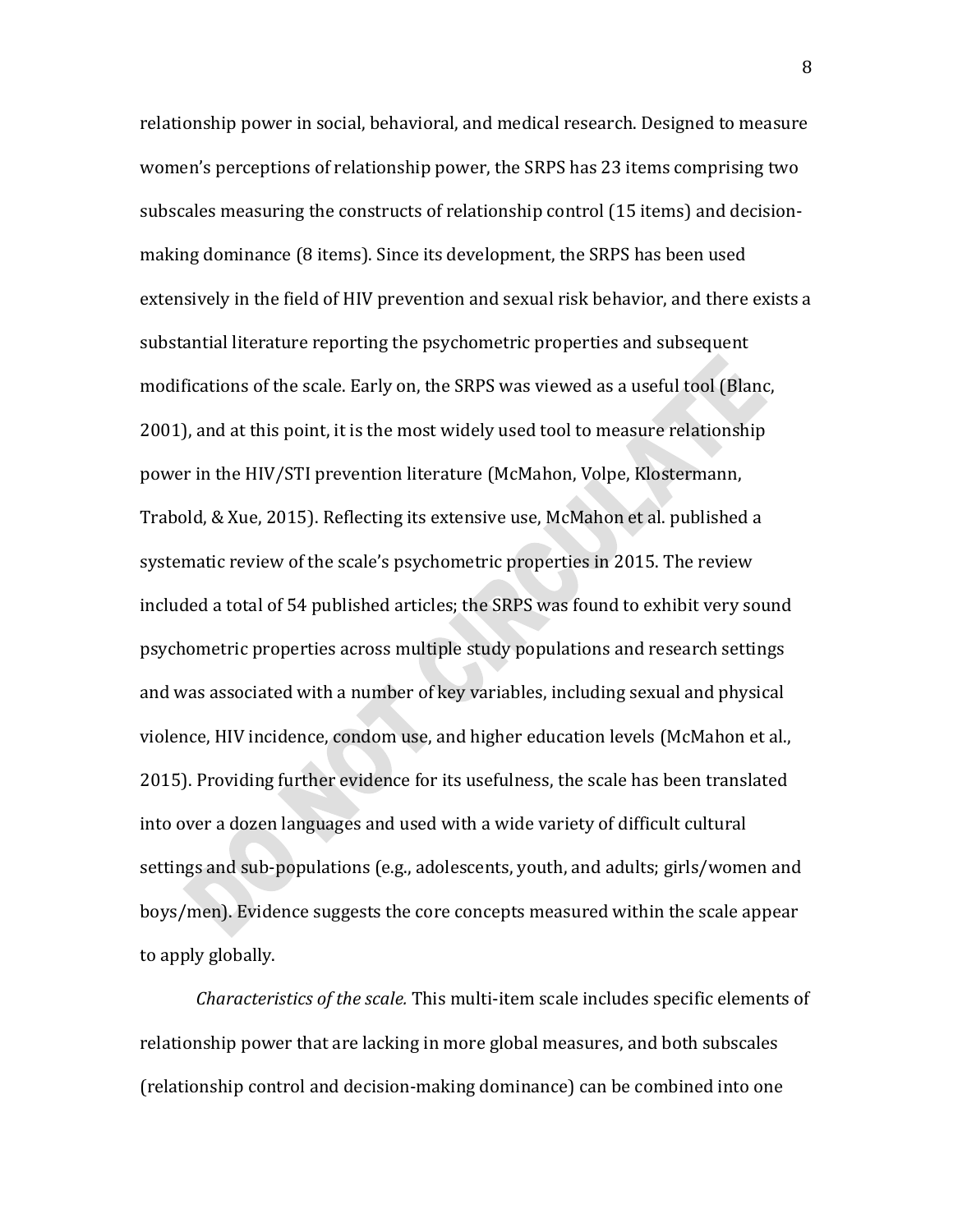overall SRPS, or each subscale can be used on its own. Items were designed to incorporate events common to both dating and married couples.

The two subscales have distinct response sets. The relationship control subscale employs a 4-point Likert scale to measure level of agreement on item statements (strongly agree; agree; disagree; strongly disagree). See Table 1 for sample items. The decision-making dominance subscale was constructed to measure the balance of decision-making power (1=your partner has more power; 2=both of you have equal power; 3=you have more power) on each of the eight items, with higher scores indicating higher relationship power for the respondent. SRPS responses are typically summed and then normalized to a range of 1-4 to maintain the original range of answer choices, with standardized scoring to enable cross-sample comparison (Pulerwitz et al., 2000). Alternatively, scale scores are split into three separate and equal categories—'low', `medium' and `high' power for ease of interpretability. The 2015 systematic review noted that in subsequent studies, response sets were sometimes modified from the original, such as expanding the Likert scale to include a neutral response or more responses, dichotomizing responses, or reflecting the Likert scores (McMahon et al., 2015).

*Adaptations and uses.* The SRPS has been successfully adapted and used in a number of countries and settings and with a variety of sub-populations. Use of the scale is reported in a wide range of scientific and reports. The SRPS scale was developed in both English and Spanish, but has also been translated into numerous other languages, including multiple African languages (i.e., Sotho, Zulu, Tswana, Xhosa, Pedi, Venda, Tsonga, Afrikaans, Setswana, siSwati, and Runyankole), Native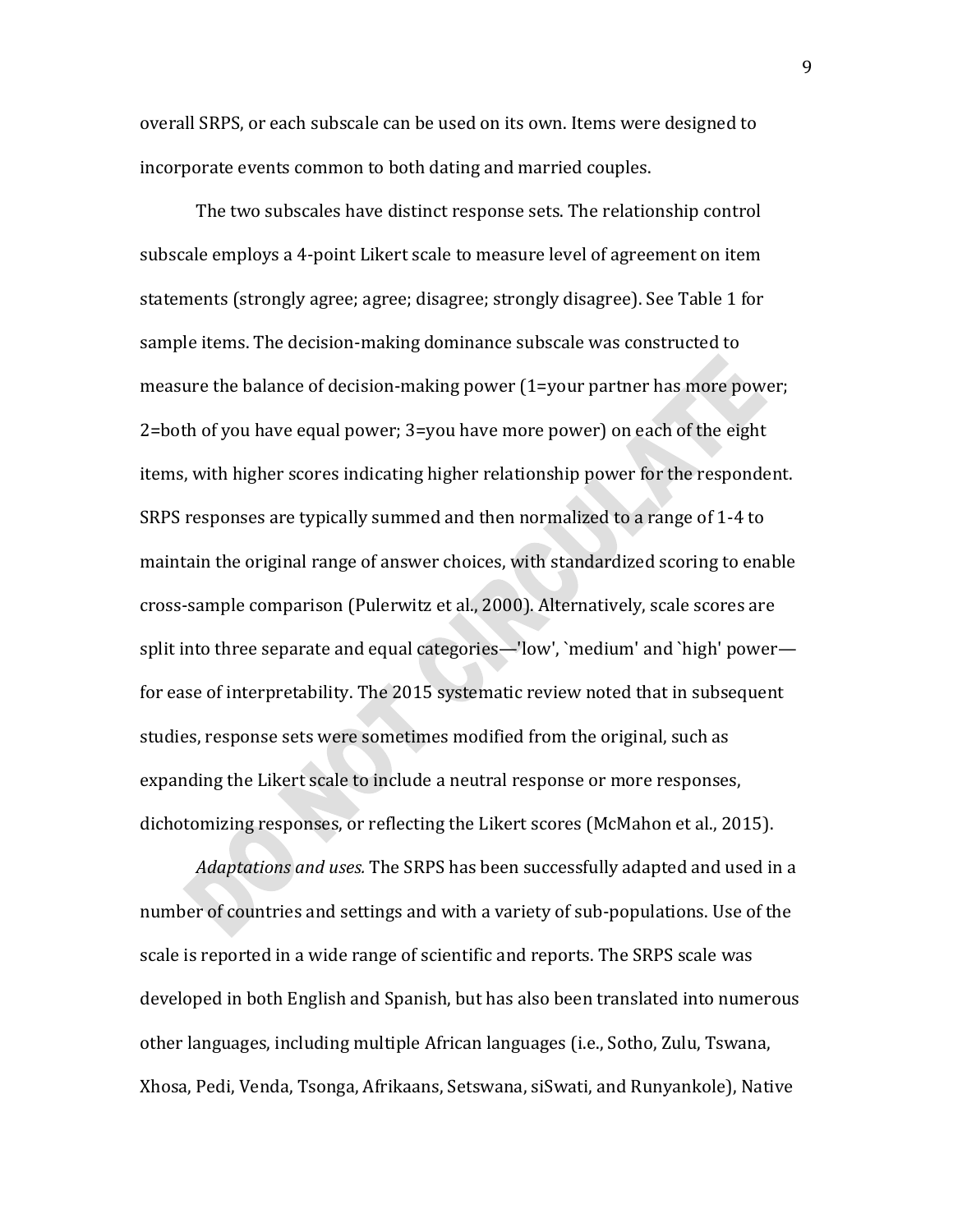Creole, Chinese, French, Hindi, Urdu, and Tamil. Other translations are currently ongoing (e.g., Persian). Most translations involved the use of back translations, pilot testing, and expert evaluation of cultural content validity.

*Psychometric properties.* In general, the entire SRPS and relationship control subscale have exhibited very sound psychometric properties (e.g., Cronbach's alphas >= .75) across multiple study populations and research settings. By contrast, the decision-making dominance subscale—when used alone—has been found to have weaker psychometric properties. Of note, although the SRPS was designed to measure women's perceptions of relationship power, a fair number have now been applied to men (including 10 studies in the 2015 systematic review.) While none of the studies reported conducting formative work to evaluate the appropriateness of administering the SRPS to men, they were shown to be a useful measure among men, given adequate internal reliability and significant associations with key outcomes.

*Associations with key variables.* The SRPS has been associated with a range of health and development outcomes: sexual and physical violence, dating violence, HIV incidence, HIV positive status, condom use, frequency of unprotected sex, contraceptive use, unwanted pregnancy, fewer untreated STIs, likelihood of engaging in transactional sex, condom use self-efficacy, perceived HIV risk, satisfaction with the primary relationship, social support, and higher education. While not every study that applied the scale found significant associations with key outcomes, a number of well-designed and rigorous studies have, and this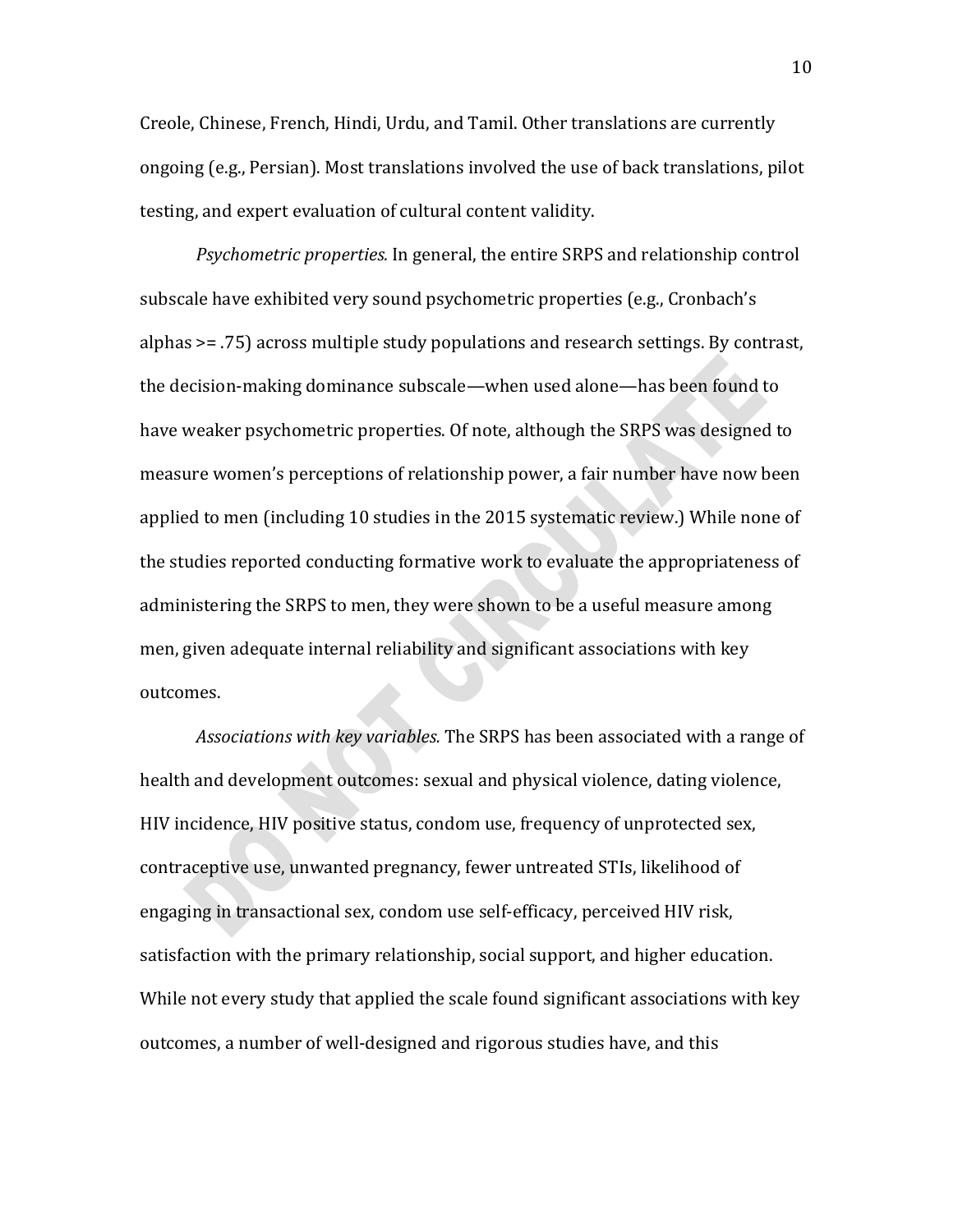information has been applied towards appropriate health programming (e.g., HIV and violence prevention programming.)

An example of a key finding emerged from a cluster-randomized controlled trial undertaken in the Eastern Cape province of South Africa from 2002–2006 (Jewkes, Dunkle, Nduna, & Shai, 2010). A sample of 1,099 women aged 15–26 years who were HIV negative at baseline were followed over two years, and women with low relationship power were more likely to acquire HIV than those with higher power. In another study of the sexual dysfunction of young rural Chinese couples, (Lau et al., 2006) researchers applied a Chinese language translation of the SRPS. Lower relationship control scores were significantly associated with a wife's report of lower sexual satisfaction. Additionally, men whose wives scored lower on the relationship control scale were more likely to have a sexual dysfunction.

The systematic analysis (McMahon et al., 2015) examined the association between SRPS (or subscale) scores and measures of condom use. Of the 32 analyses reporting condom use outcomes, 19 (59%) found that higher relationship power for females predicted greater condom use at the 0.05 significance level. Fourteen studies reported results that examined the association between SRPS or subscale scores and measures of intimate partner violence (IPV). Of these, 12 (86%) were found to be statistically significant at the 0.05 significance level, with higher relationship power for women predicting less IPV. The two reports of no association with IPV both used the decision-making dominance subscale alone.

*Recommendations for successful scale use.* With few exceptions, the full SRPS—and the relationship control subscale, when used on its own—show good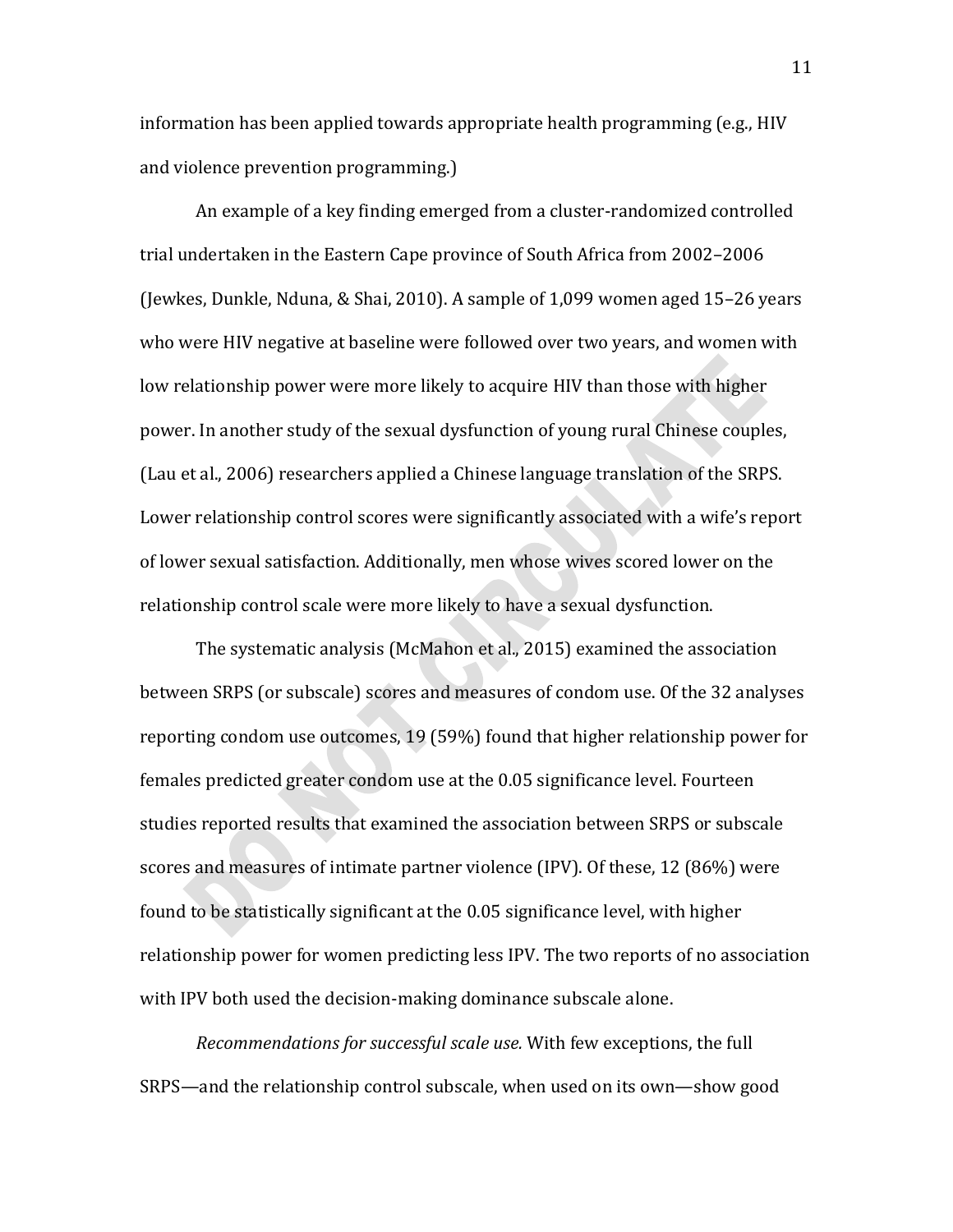psychometric properties across numerous populations and research settings, including with both girls and boys, and women and men. Consistently strong associations with key health and development outcomes provide evidence the scale is 'tapping into' something important. It is recommended to pre-test the scale carefully for a given study, and explore whether any modifications should be made. However, it is relevant to note that studies using the original versions display acceptable reliability and validity across numerous populations and settings, and modifications to the original scale items or response sets tend to have a negative impact on scale reliability (McMahon et al., 2015). Thus, unless researchers have a substantive reason for revising scale content, there appears little justification for modifying items or response sets when using the scale.

#### *The GEM Scale*

The Gender-Equitable Men (GEM) Scale was developed by Pulerwitz and Barker (2008) to measure support for certain gender norms by boys and men. It is a 24-item scale consisting of two subscales (Inequitable Norms—17 items, and Equitable Norms—7 items), which can be used combined or alone. The items measure views towards gender norms related to sexual and reproductive health, sexual relations, violence, domestic work, and homophobia (see Table 1 for sample items). Since its development, the scale has been used extensively in the fields of HIV, violence prevention, and sexual risk behavior, and there exists a substantial literature reporting findings with the scale. The scale has been translated into over a dozen languages and used across a number of countries and with a wide variety of sub-populations (e.g., adolescents, youth, and adults; boys/men and girls/women).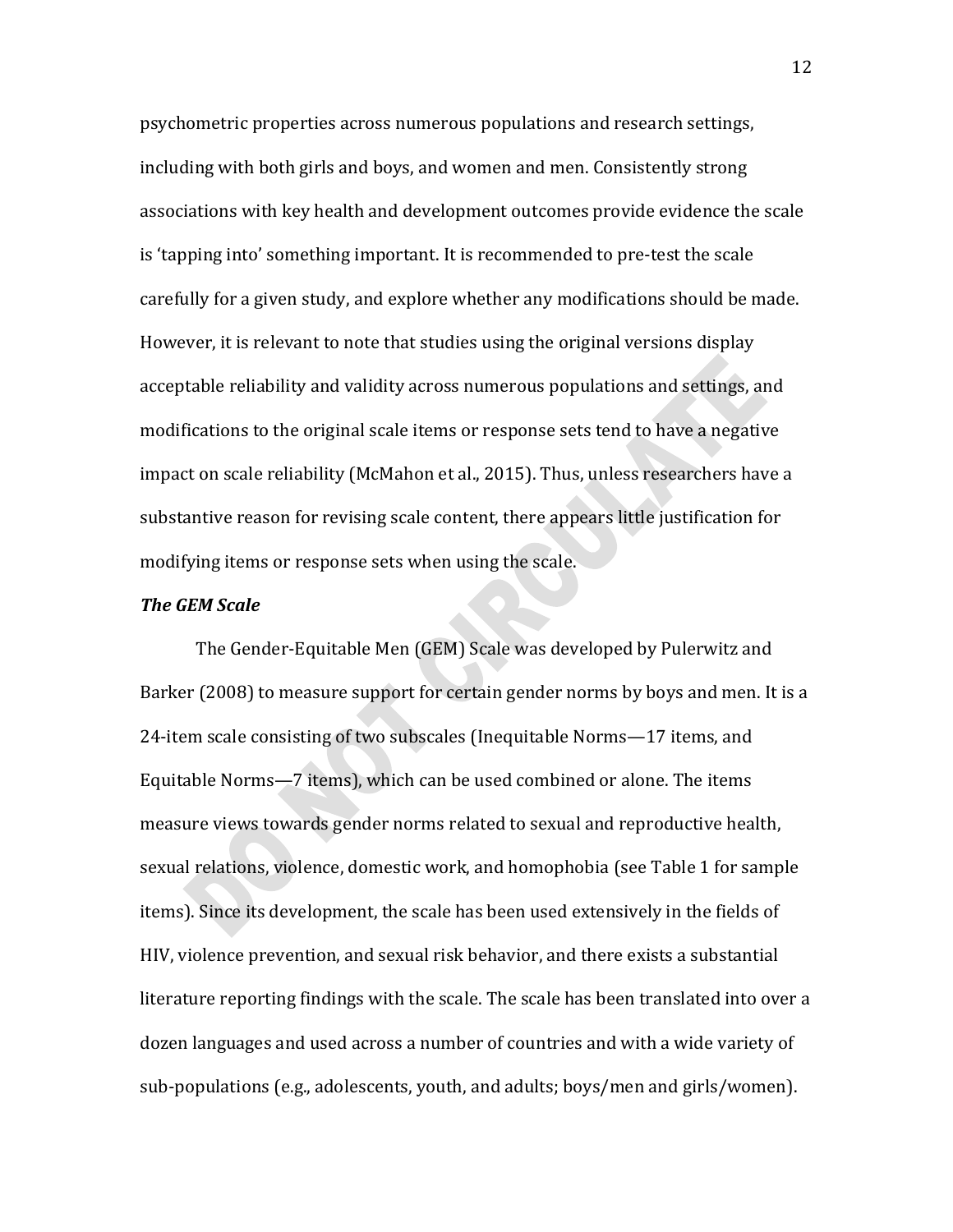Evidence suggests the core concepts measured within the scale appear to apply globally, and various adaptations have been successful in identifying an important construct. The scale has demonstrated that gender norms are significantly associated with a variety of key variables, including sexual and physical violence, condom use, contraceptive use, and higher education levels. Per a 2016 study in South Africa, "among the many available measures of gender norms/ideology…the GEM Scale has become the most common measure used in HIV and violence prevention research and program evaluations in developing country settings" (Gottert et al., 2016, p. 1786).

The scale was originally informed by qualitative research with young men in Brazil (Barker, 2000), which led to the term 'gender-equitable young man' operationalized as a man who 1) seeks relationships with women based on equality and respect rather than sexual conquest; 2) seeks to participate in household chores and childcare; 3) assumes some responsibility for STI prevention and reproductive health in their relationships; 4) is opposed to violence against women under all circumstances; and 5) is opposed to homophobia/violence against homosexuals (as men often included "nonhomosexual" in their definition of what it was to be a "real" man.)

*Characteristics of the scale.* Answer choices for each item include: agree, partially agree, and do not agree. Typically, each item is scored such that one point is given for the least equitable response, two points for the moderately equitable response, and three points for the most equitable response. Responses to each item are then summed. Continuous GEM Scale scores can be used in analyses as is, or the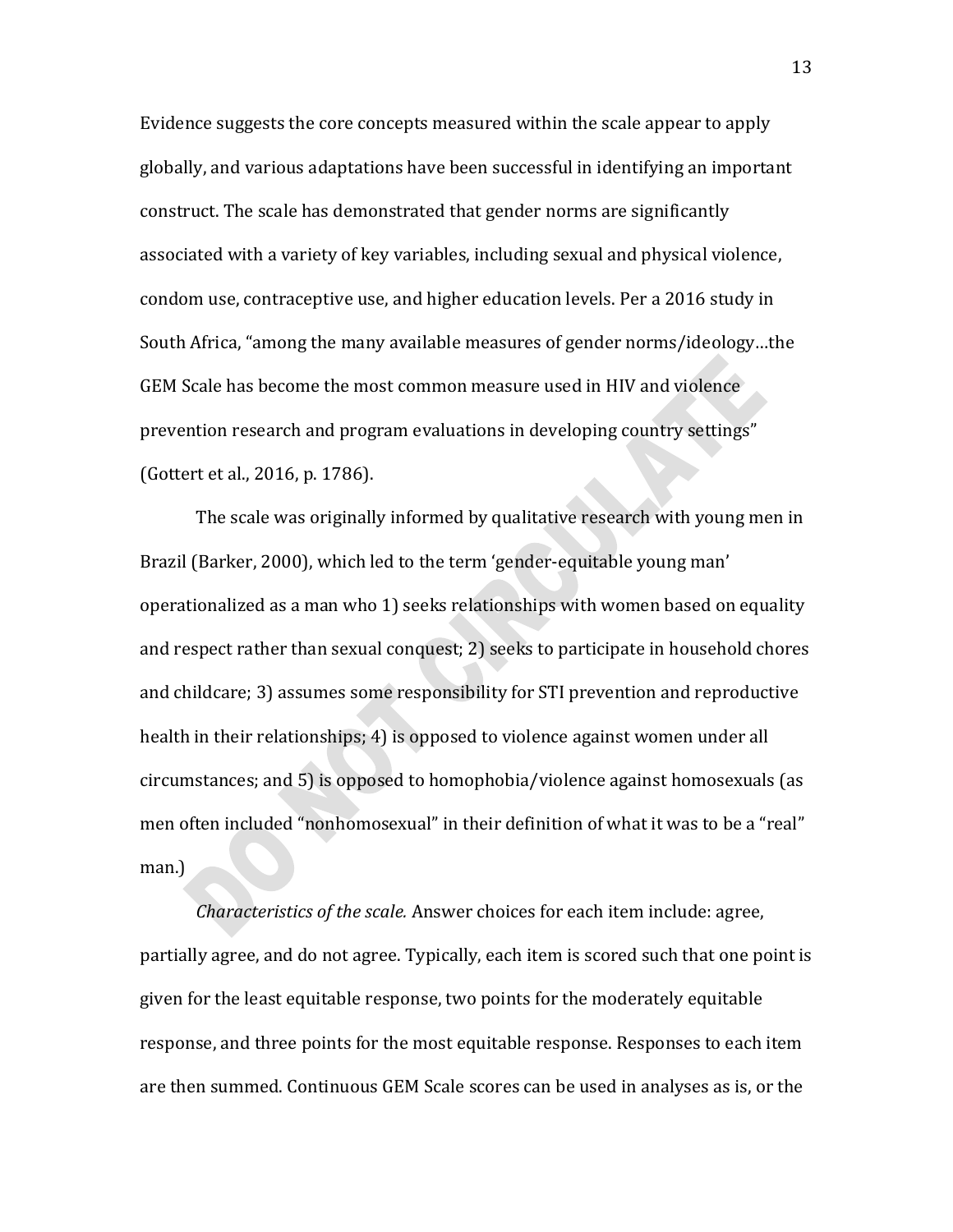responses can be coded into different formats, such as trichotomized into ''high,'' ''moderate,'' and ''low'' support for equitable gender norms by splitting the scale into three equal parts (Pulerwitz & Barker, 2008).

*Adaptations and uses.* The GEM Scale has been successfully adapted and used in a number of countries and settings and with a variety of subpopulations. It was developed in both English and Portuguese originally and has since been translated into many other languages, including Spanish, Hindi, Amharic, Thai, Chinese, and several African languages (e.g., KiSwahili, Luganda). It has been tested with age ranges including the very young  $(10 - 14$  year olds), youth aged  $15 - 24$ , and adults (up to 60 years old).

*Psychometric properties.* The original study testing the measure found the full GEM Scale and both of the subscales to be internally consistent (reflected in adequate/high Cronbach's alphas), and factor analyses confirmed that the items held together well. Some researchers have chosen to use only one of the two subscales (usually the Inequitable Norms subscale) due to space constraints and/or perceptions of the most appropriate items for a given setting. Further psychometric testing of the scale and subscales has demonstrated that the full GEM Scale and the Inequitable Norm subscale consistently demonstrate high internal consistency, while internal consistency varies for the Equitable Norm subscale. Thus, if one subscale is chosen, scale developers recommend the Inequitable Norms subscale (Pulerwitz et al., 2010).

Of note, while the scale was developed for males, it has now been used several times with girls and women, without any changes to the items related to this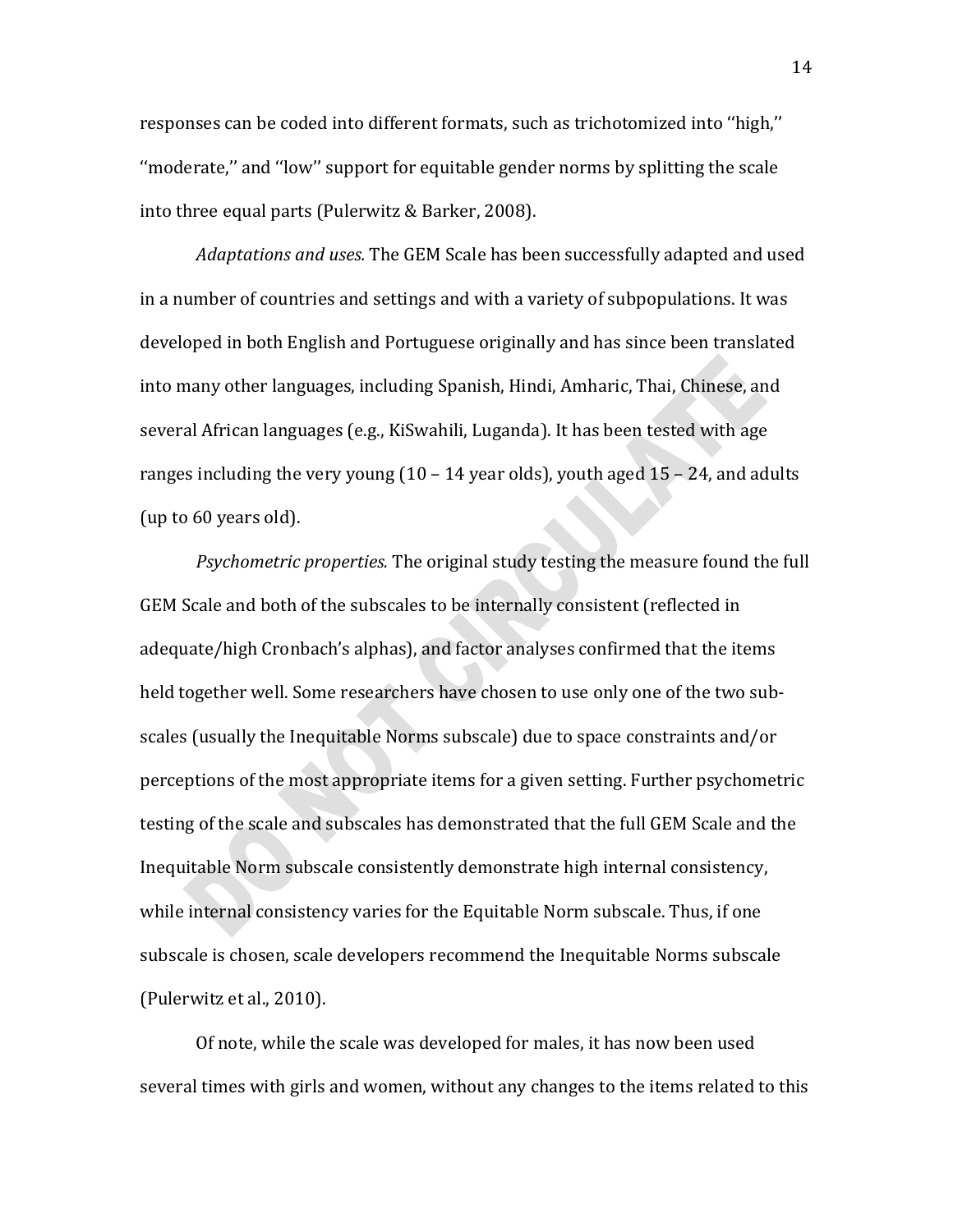shift. While limited at this point, available psychometric data indicate it is appropriate for females as well, given high internal consistency and significant associations with key health and development factors (Levtov, Barker, Contreras-Urbina, Heilman, & Verma, 2013). The authors now generally use the term 'GEM' Scale (as opposed to spelling out Gender Equitable Men) to indicate that the scale can be used for both men and women.

*Associations with key variables.* The GEM Scale has been associated with a range of health and development outcomes, in the expected direction (i.e., the more gender equitable one's beliefs, the more positive the outcome), including: IPV, dating violence, condom use, contraceptive use, greater number of sex partners, greater number of concurrent partners, early sexual debut, STI symptoms, sexual satisfaction, sexual dysfunction, more participation in domestic life, and higher education. The scale has consistently shown associations with key outcomes via cross-sectional studies, as well as with intervention studies intending to measure change in views toward gender norms (and outcomes hypothesized to be related) over time.

Research with the scale has found statistically significant associations with physical violence, contraceptive use, higher education level (Pulerwitz & Barker, 2008), reduced STI symptoms, and increased condom use (Pulerwitz, Barker, & Verma, 2012), in expected directions. In rural Gorakhpur and urban Mumbai, India, the GEM Scale was associated with condom use, IPV, and the reporting of sexual dysfunction (Pulerwitz et al., 2010). One study examining results from a survey conducted in eight different countries found that having less support for gender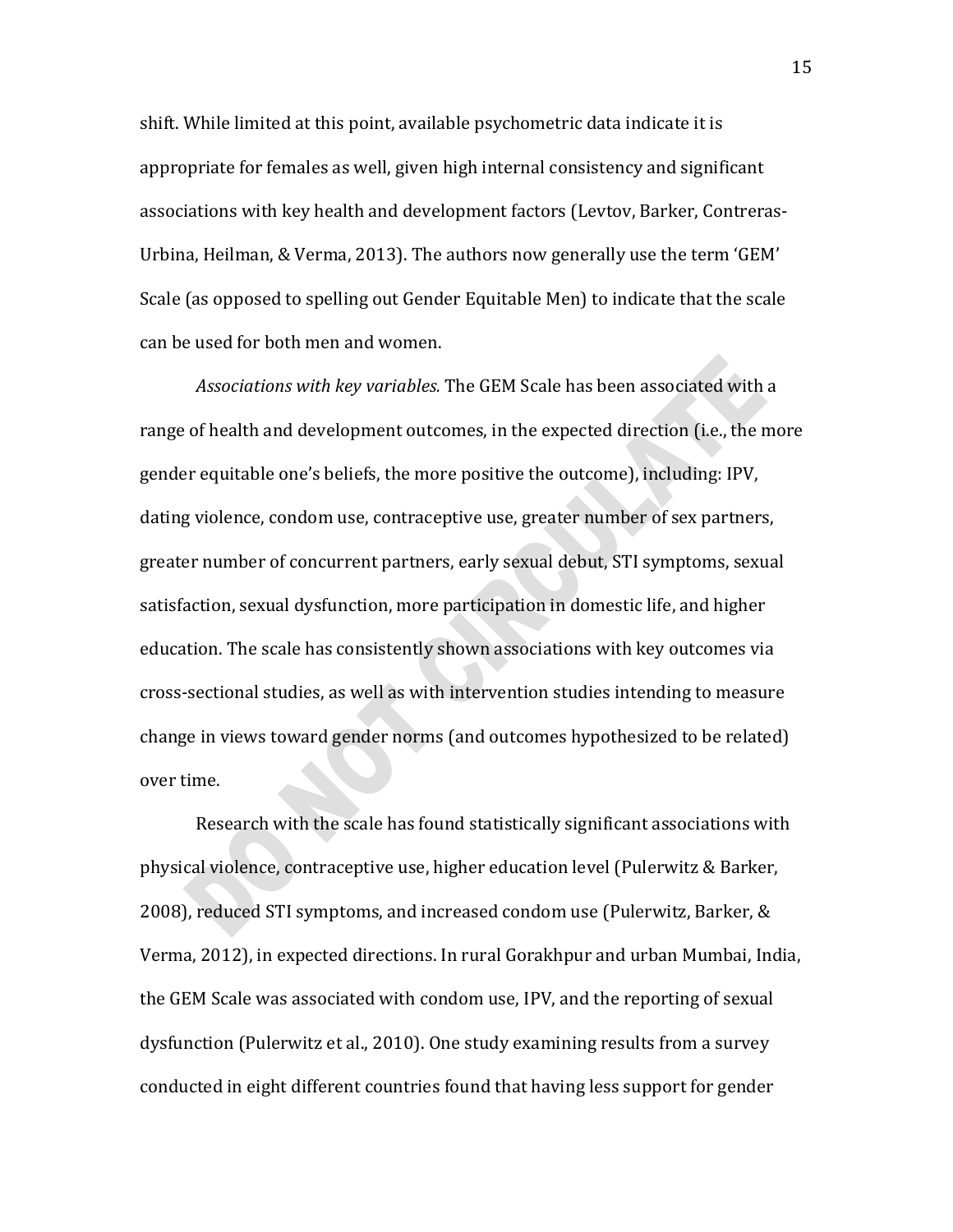equity as measured by the GEM was associated with a higher likelihood of ever perpetrating physical IPV (Fleming et al., 2015). And, in most of the studied countries, greater scores on the scale were found to be associated with daily care of children and domestic duties, reduced use of violence, and higher sexual satisfaction (Levtov et al., 2013). In Ghana and Tanzania, the scale was associated with greater numbers of sex partners over the past year, more concurrent partners, and greater frequency of paid sex among men (Shattuck et al., 2013). In California, USA, athletes with less equitable views were more likely to perpetrate abuse against their female dating partners (McCauley et al., 2013).

Certain notable findings have been highlighted when using the GEM among different sub-populations. For example, in a study with youth representing a range of ages in Uganda, while all participants reported high levels of support for inequitable gender norms, 10-14 year olds were consistently less gender equitable than their older counterparts (15-24 year olds; Vu et al., 2017). Comparing responses from males and females indicated similar support for gender inequity. Further, responses were significantly associated with early sexual debut and greater partner violence.

*Recommendations for successful scale use.* With few exceptions, the full GEM Scale—and the Inequitable Norms subscale, when used on its own—shows good psychometric properties across a number of populations and research settings. The consistently strong associations with key health and development outcomes, and usefulness in intervention evaluations, provide evidence the scale is identifying an important construct when considering gender and power.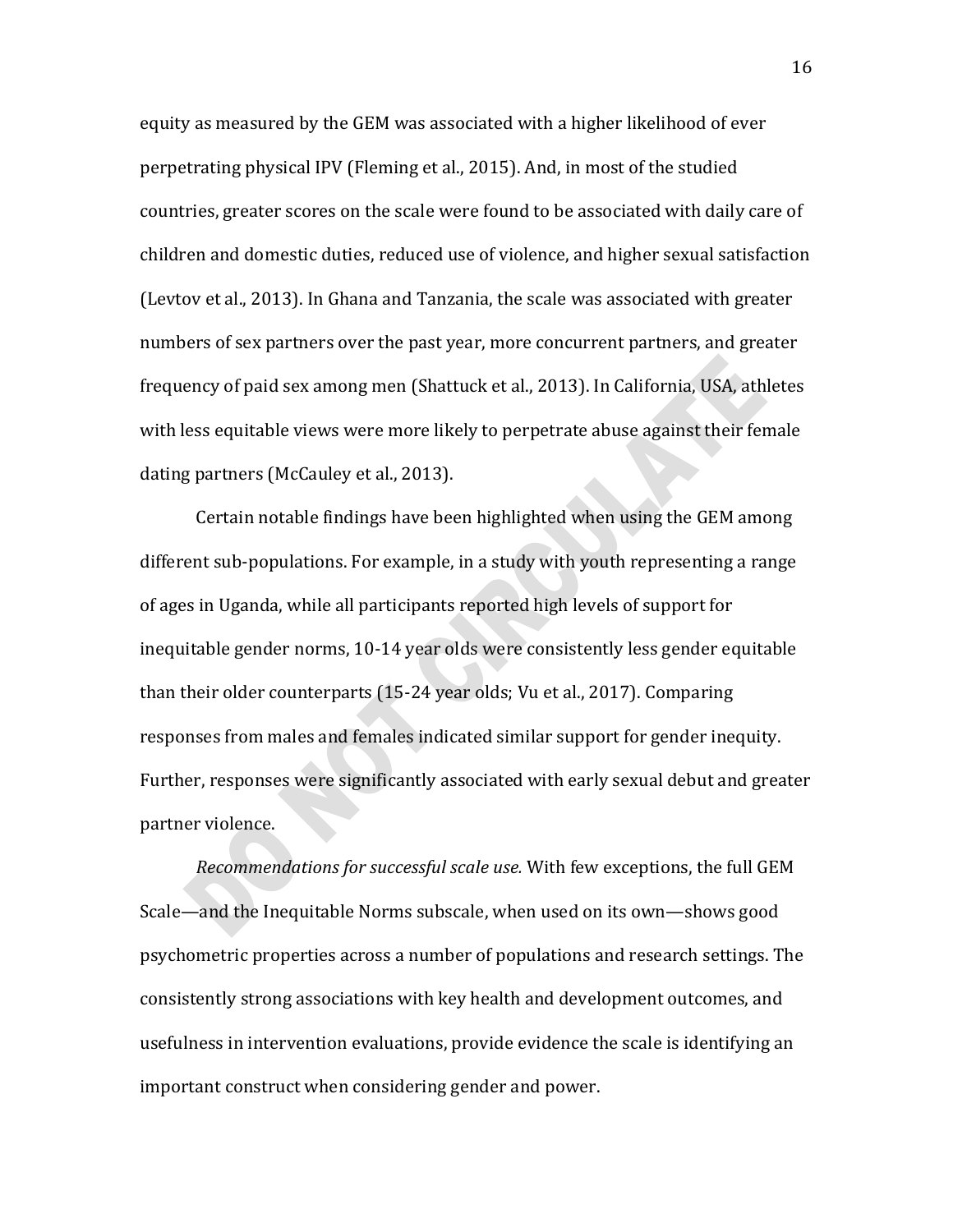Of note, the few items related to homosexuality have often been removed from the scale, especially in African settings. This change is due to reactions during pre-tests, where questions have been raised around the relevance of these items. Initial research demonstrated that views towards homosexuality is an integral component of the definition of manhood, but in circumstances where negative reactions to the questions arise, certain researchers have determined it would be best to remove them (Shattuck et al., 2013).

# **Balancing Power: Effective Interventions**

Now that we have described methods for measuring power inequity in sexual relationships and at the societal level, how do we actually go about bringing that power into better balance? One way researchers and practitioners have been attempting to do so is through *gender transformative* interventions. These programs seek to transform gender norms and relations in a way that promotes equity as a means to reach desired health outcomes and eliminate gendered health disparities (Dworkin, Treves-Kagan, & Lippman, 2013; MenEngage & UNFPA, 2014). We say health outcomes and disparities because that is where gender transformative interventions have been used most to date—to address gender inequities in sexual risk behavior, family planning behaviors, and violence.

Figure 1 shows the spectrum of gender (in)equity as it applies to programs and interventions. A *gender blind* intervention ignores gender norms completely. Examples of this might be intervention programs that simply teach males and females it is important to use a condom at every sexual encounter to protect oneself from STIs and HIV. However, this approach ignores the fact that the male wears the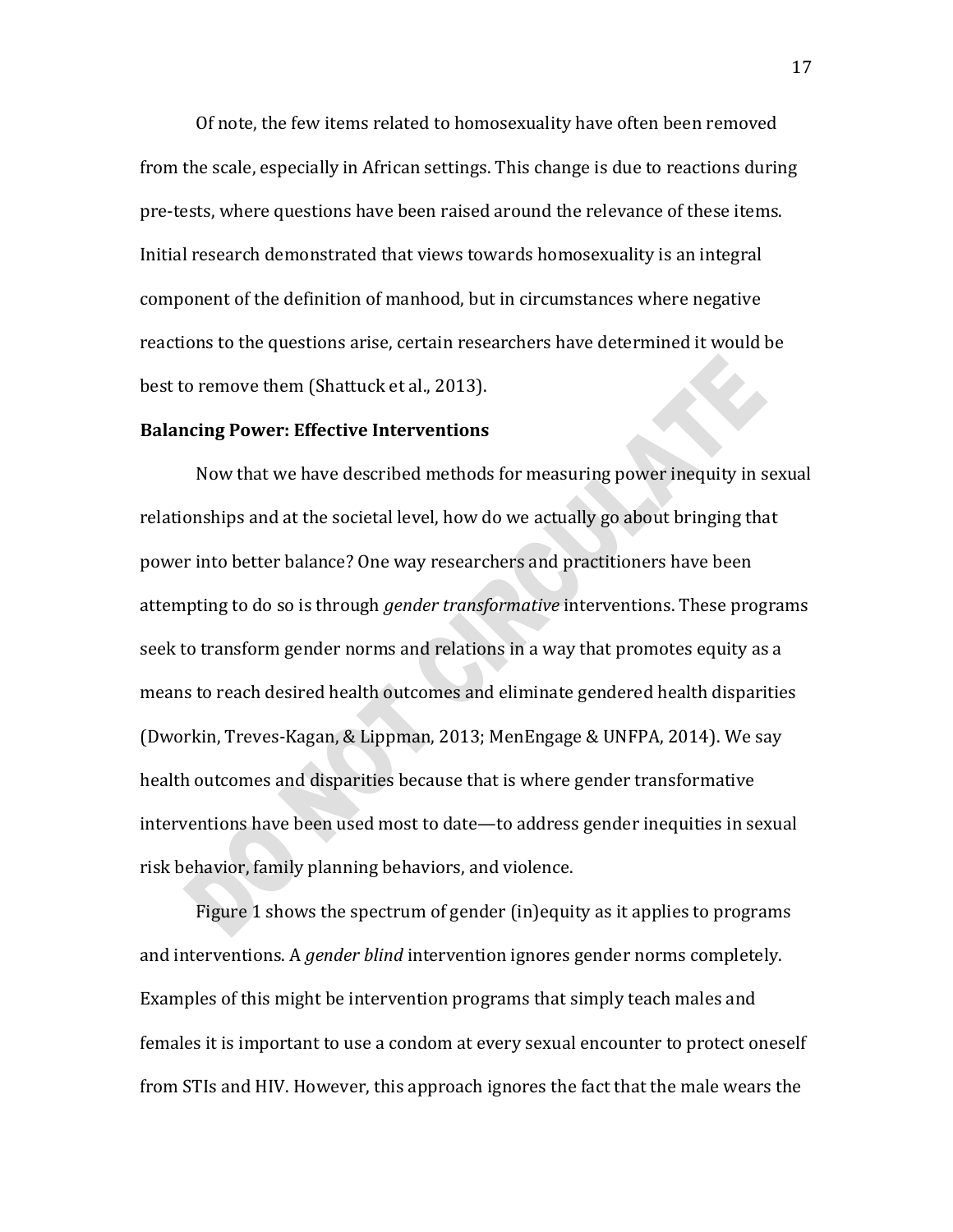condom (generally speaking), and that there are gender dynamics often making it impossible or even dangerous for the female partner to ask for protection. A *gender sensitive intervention* acknowledges the genders but does not address the inequalities between them. An example of this would be an HIV intervention that has sessions for males and females separately where they can talk about their experiences with sexual risk among those of the same gender. However, this set up does not necessarily allow for discussion of how having a partner who does not have gender equitable beliefs can result in a power imbalance. A *gender specific*  intervention acknowledges gender norms and considers men and women's needs, but it is often tailored for one gender in particular. An example of this would be a program that acknowledges women may not have power in their sexual relationships but gives them options to try to work around this, such as making condom application a sexy game. Finally, a *gender transformative* intervention addresses the causes of gender-based power imbalances and works to transform harmful gender roles, norms, and relations to achieve a more equal balance.

Dworkin and colleagues conducted a review of gender transformative interventions for men and found that the most effective ones have several elements in common (Dworkin et al., 2013). First, they consider a socio-ecological approach gendered power imbalances occur not just between male and female relationship partners, but in families, communities, the society at large and are often reflected in local, state, or national policies and laws. Second, gender transformative interventions focus on critical reflection of gender norms. The program facilitator might ask participants to think about how being male puts one at an advantage in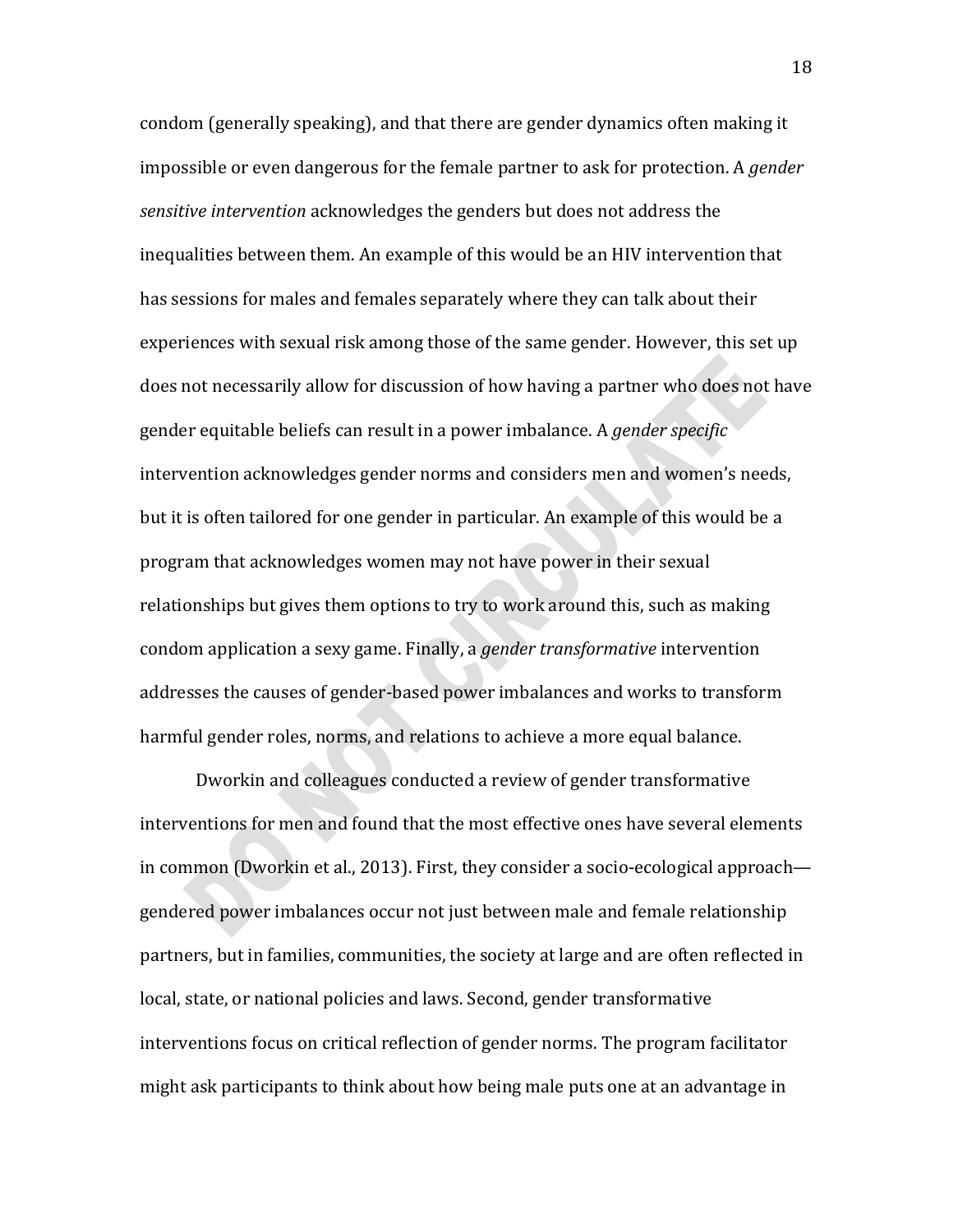day-to-day life, or how being female puts someone at a disadvantage. Third, gender transformative interventions tend to integrate multiple components. For instance, they might include group education, social and behavioral change communication campaigns, or community mobilization activities. Fourth, the most effective gender transformative interventions include the participation of the target audience in the design of the program. For instance, if a program seeks to target heterosexual couples where the female partner is pregnant, then pregnant woman and their partners would be consulted regarding the program content. And finally, the best gender transformative interventions have well trained facilitators. This element is key to any successful intervention, but when trying to change deeply socially engrained practices such as patriarchal gender norms, the facilitator must be very talented in the way she/he helps participants examine their deeply ingrained beliefs.

How do these gender transformative interventions actually work in practice? While this approach in general is fairly novel and new, several model programs have come to the forefront that show significant effects in decreasing endorsement of gender inequality, reducing violence against women, and increasing healthy behaviors.

#### *Stepping Stones*

The Stepping Stones program (Welbourn & Rohr-Rouendaal, 1995) is one of the first and most well known gender transformative interventions. It was originally developed and implemented in Uganda as a program to address HIV prevention in a way that also takes into account harmful gender norms in the country. The program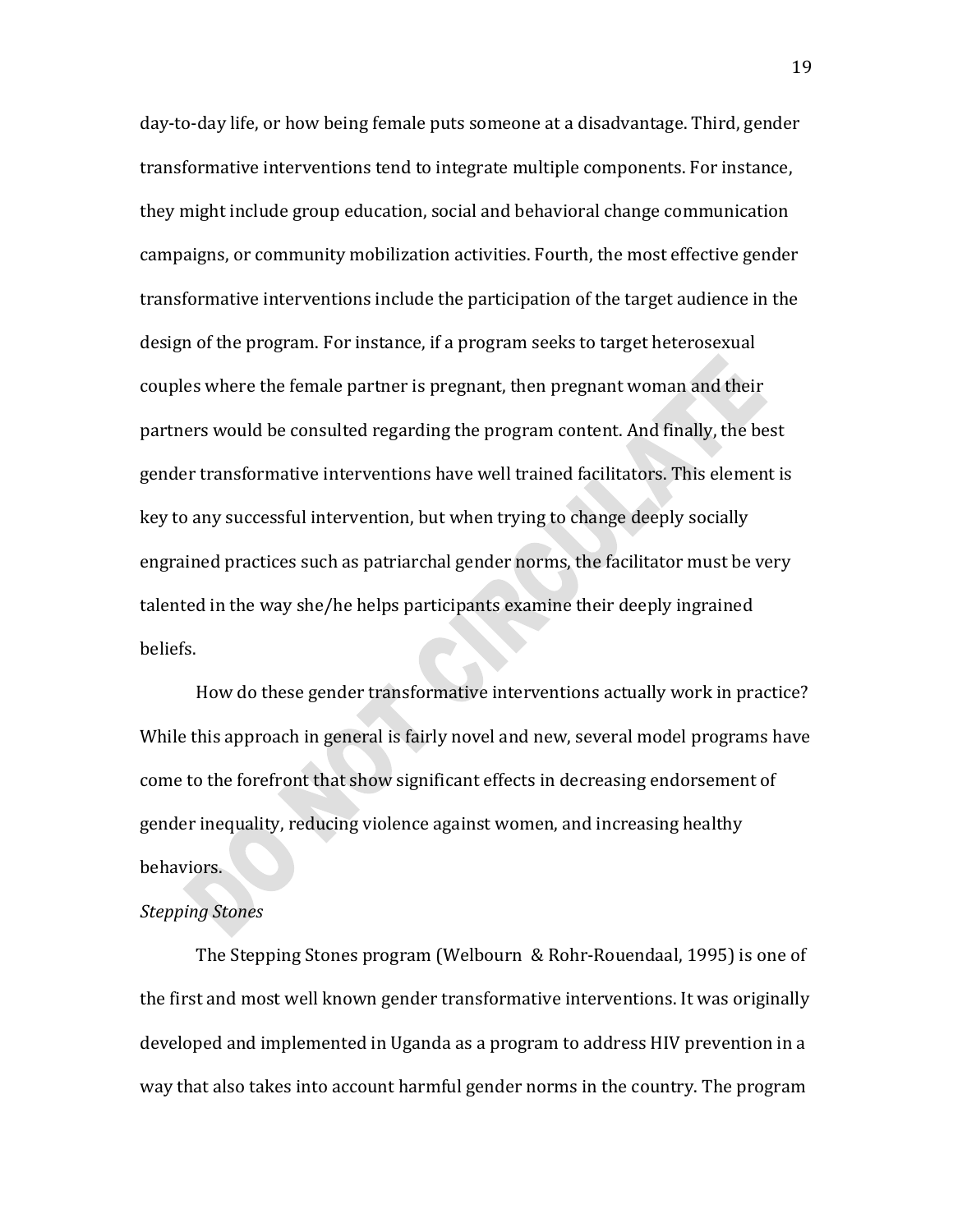is a life skills training that focuses on improving sexual health by developing strong, more equitable relationships between partners, addressing gender-based violence, increasing communication about HIV, and improving relationship skills and assertiveness in sexual relationships. The program utilizes participatory learning approaches, including critical reflection and role-playing. It is facilitated by a person of the same gender and slightly older in age than the participants so that he/she is relatable. The sessions are held over several weeks in a group setting.

The Stepping Stones program has been evaluated in multiple countries, but among the most rigorous studies was a randomized controlled trial in the Eastern Cape of South Africa (Jewkes et al., 2006; Jewkes et al., 2008). The evaluation showed that male participants experienced a statistically significant reduction in perpetration of violence and exploitative behavior two years after participating in the program. The program was also associated with a reduction of Herpes Simplex Virus-2 incidence by about 33% for men. For female participants, they showed fewer experiences of IPV, rape, and transactional sex two years after the program as compared to baseline. Additional smaller-scale evaluations have shown similar effects for long-term outcomes. The authors speculate the program worked better for men than it did for women because women remain disempowered economically. Researchers are currently assessing the effect of adding an economic component to the program for women (see Gibbs et al., 2017).

*SASA!*

Another more recent example of a gender transformative intervention that operates at the community level is the SASA! Study in Uganda (Abramsky et al.,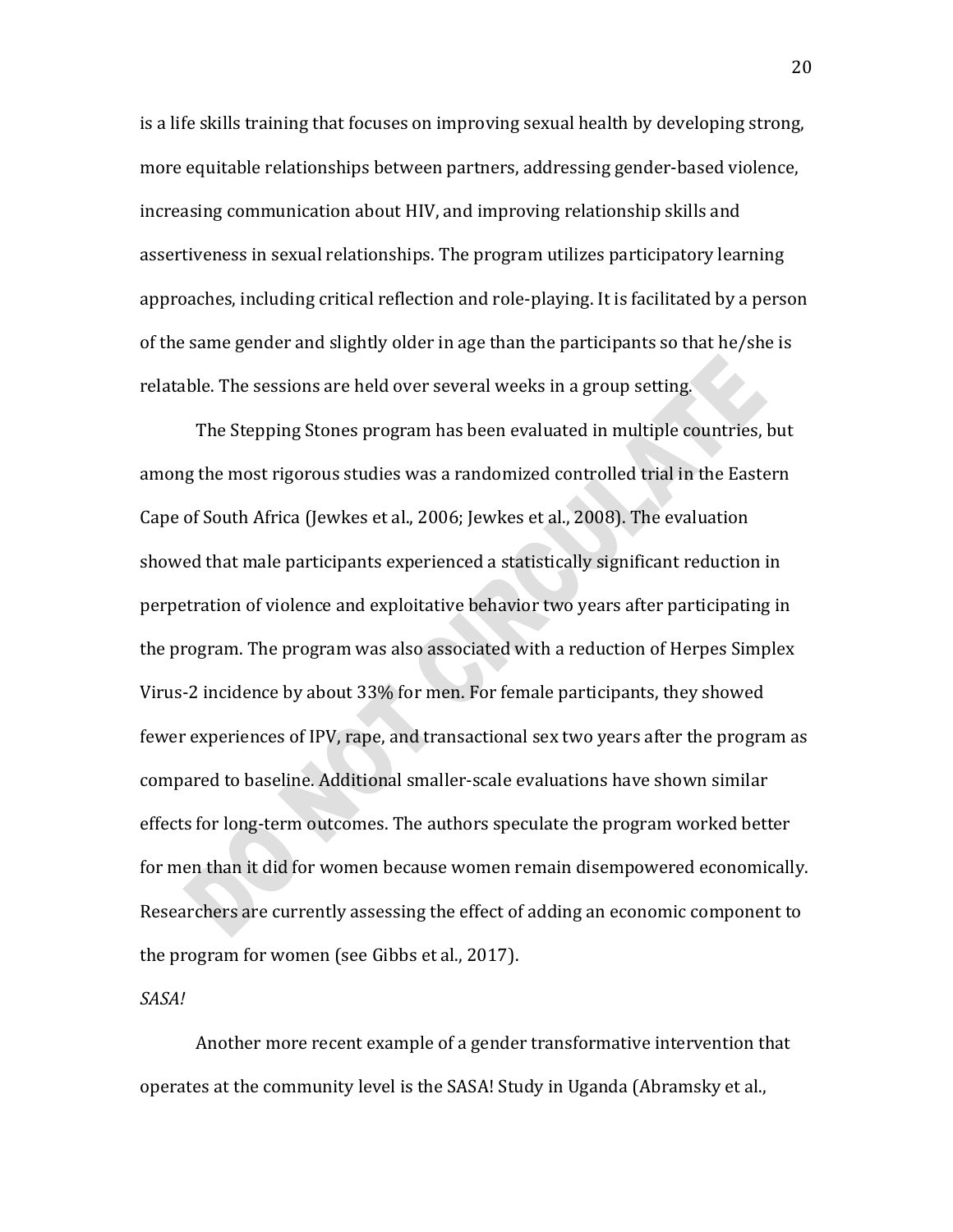2014; Michau, 2008). SASA! is a community mobilization intervention focused on changing community attitudes, norms, and behaviors that result in gender inequality, violence, and increased HIV risk for women. The program trains community activists (men and women) who are interested in issues of violence, power, and rights along with staff from community institutions such as the police, health care system, etc. The activists then introduce concepts of power and encourage their communities to analyze the imbalance of power through four strategies: local activism, media and advocacy, communication materials, and training. The activists conduct informal activities with their own social networks and, with each activity, increase the number of individuals and groups involved in order to build the critical mass needed to enacted social norm change.

In a pair-matched cluster randomized controlled trial of eight communities (four intervention, four control) in Kampala, Uganda (Abramsky et al., 2014), the SASA! intervention was found to be associated with significantly lower acceptance of IPV among women and men (though only marginally significant among men). They also showed significantly greater acceptance (by both genders) that a woman can refuse sex and lower levels of past year experience with sexual IPV. Women who did experience violence in intervention communities were more likely to receive supportive community responses. They also found that men in the intervention communities were significantly less likely to have concurrent sexual partners than were men in the control communities. Since this large-scale evaluation, the intervention is has been being replicated in more than a dozen countries.

# *Men as Partners*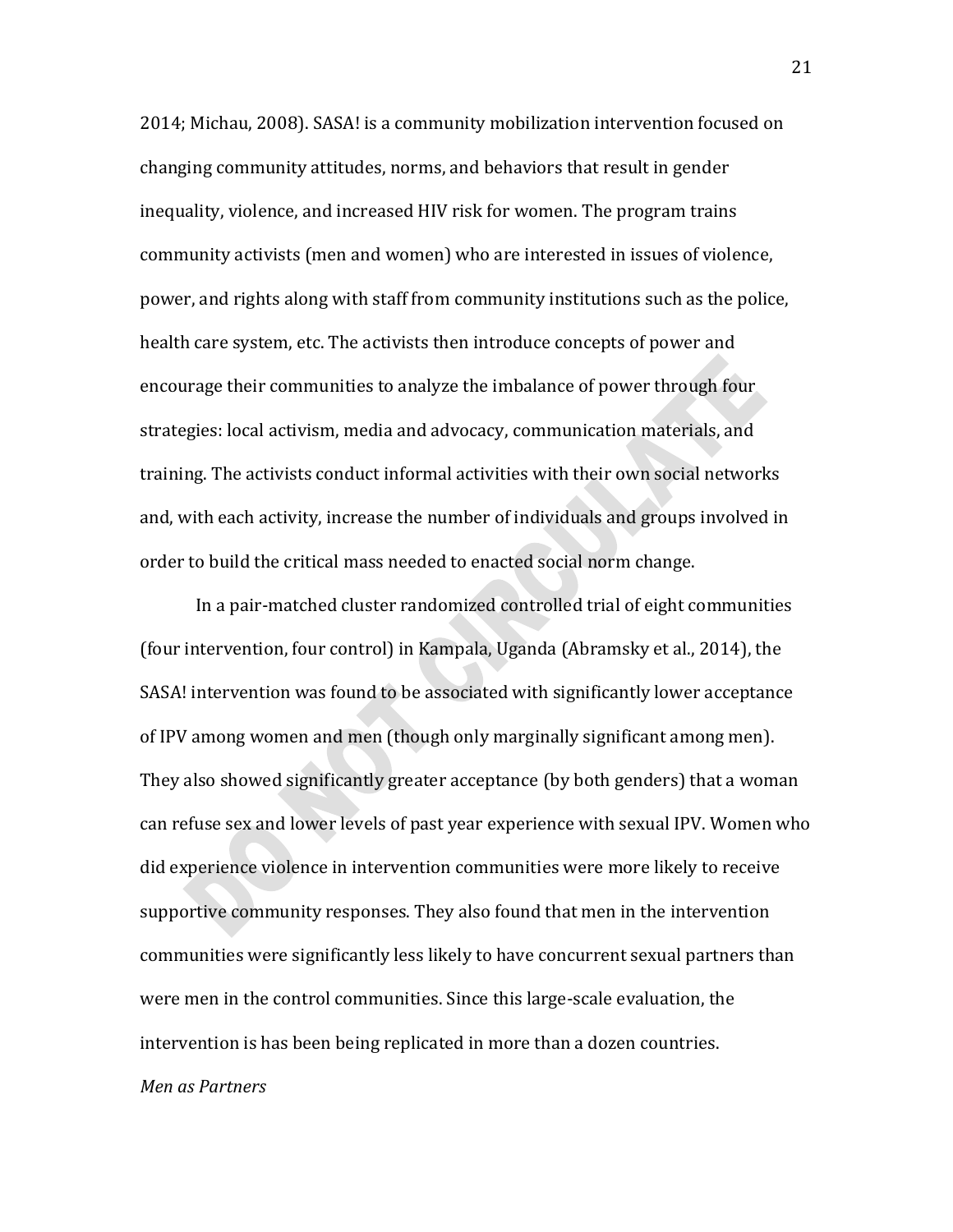Some gender transformative interventions focus on transforming norms and attitudes of just one gender at a time (commonly men). The Men As Partners (MAP) program created by Engender Health (Engender Health & Planned Parenthood Association of South Africa, 1999) is a leading example of this. Established in 1996, MAP works with men to play a role in promoting gender equity and health in their families and broader communities. The MAP program includes workshops that confront harmful stereotypes about what it means to be a man, works with health care facilities to ensure they are male-friendly, uses public art, street theater, and mass media to explore the theme of partnership rather than power, and works to build national and international gender equality advocacy networks.

An example of a MAP adaptation is a program in Ethiopia called the Male Norms Initiative (Pulerwitz et al., 2015). The two main intervention components are interactive group education for men and community mobilization and engagement activities that focus on raising awareness and encouraging community dialogue. In sum, the interventions focus on promoting critical reflection regarding common gender norms in Ethiopia that might increase one's risk of violence or HIV and other STIs. Through this reflection, the participants are able to identify potential negative outcomes of enacting these norms and the potential positive aspects of more gender-equitable behavior. Using the GEM Scale to assess outcomes, researchers found significant positive shifts in GEM Scale scores over time, and high-equity GEM Scale scores were associated with a 34% reduction in the odds of any type of violence (*p* = .08).

*Program H*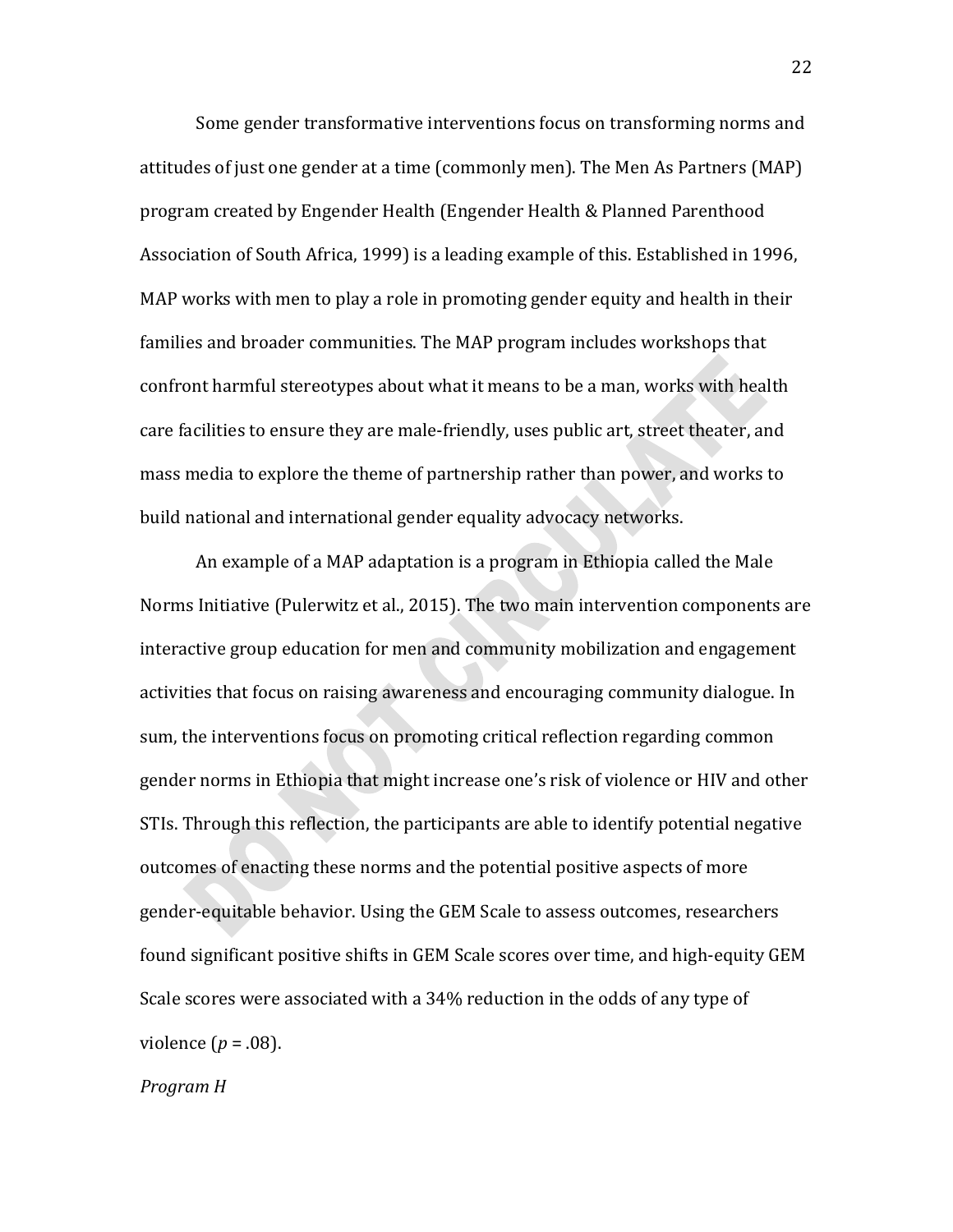Program H in Brazil is an example of a gender transformative intervention working with one gender only (again males). Program H focuses on helping young men to critically assess traditional gender norms and to discuss and reflect on the costs of inequitable gender-related views and the benefits of more gender-equitable norms and behaviors (Pulerwitz et al., 2012; Pulerwitz, Michaelis, Verma, & Weiss, 2010; Ricardo, Nascimento, Fonseca, & Segundo, 2010).

In an evaluation of the program (Pulerwitz, Barker, & Segundo, 2004), young men ages 15-24 were assigned to one of three groups: 1) interactive group education sessions with a community-based "lifestyle" social marketing campaign, 2) interactive group education sessions only, or 3) a comparison group that received the intervention later. Pre- and post-intervention surveys were conducted. In both intervention arms, young men were significantly less likely to support inequitable gender norms (as measured by the GEM Scale) at both the 6- and 12-month follow up surveys. There was no change in norms for the comparison group participants. Furthermore, men who decreased their support for inequitable norms were significantly less likely to report STI symptoms and more likely to report condom use with their primary partners over time, even after controlling for demographic variables such as age, family income, and education level. In sum, Program H was effective at both changing harmful gender norms and improving sexual health behaviors. A subsequent evaluation of an HIV and violence prevention program adapted from Program H for young men aged 16 – 26 years in India (called Yari Dosti) similarly found that views towards gender norms became more equitable in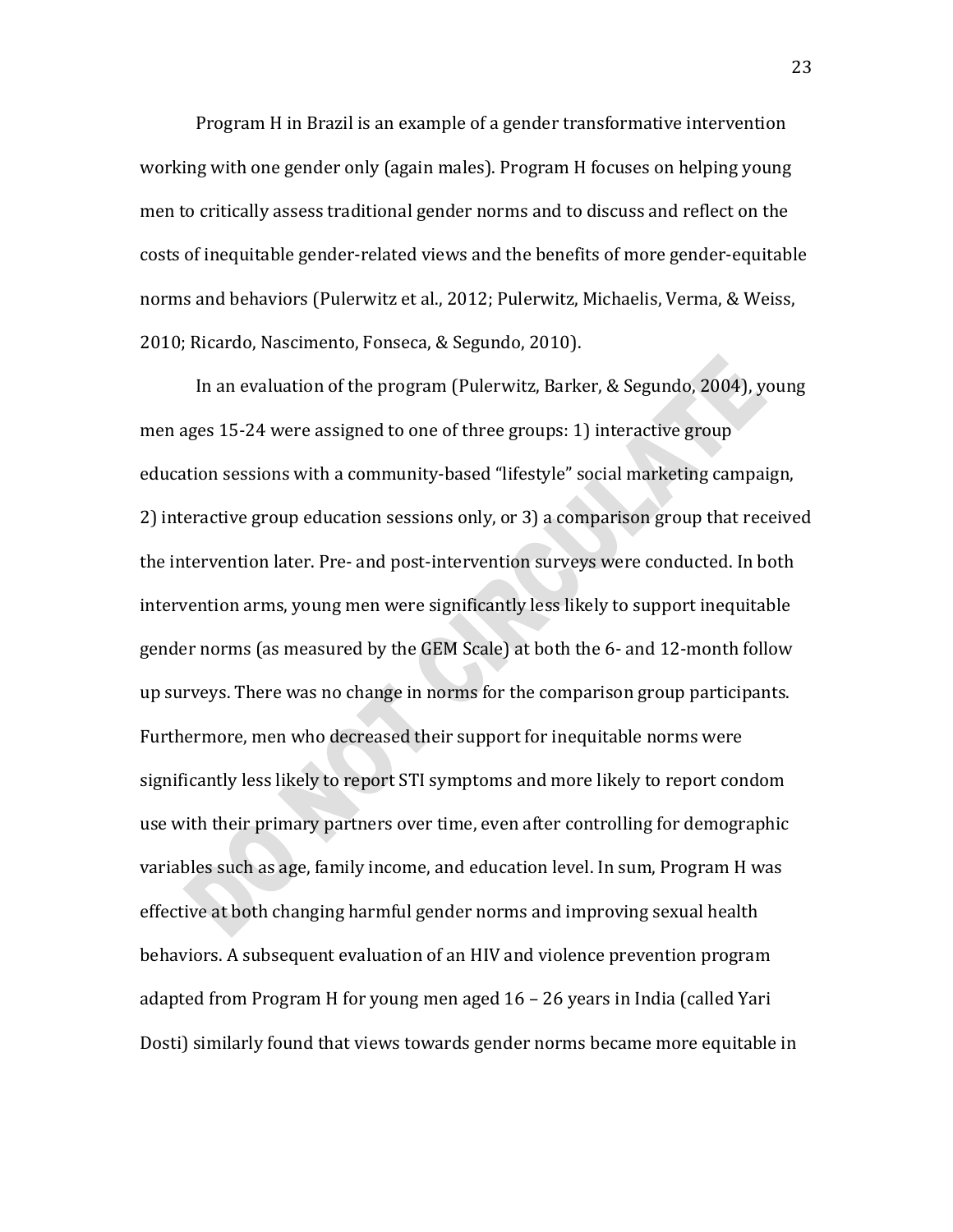the intervention but not in the comparison group, and more condom use and less IPV was reported (Pulerwitz et al., 2012; Pulerwitz et al., 2010).

A sister program for young women ages 15-24 in Brazil and India is Program M (Ricardo, Nascimento, Fonseca, & Segundo, 2010). It has a similar format to Program H—group education combined with youth-led community campaigns to promote gender-equitable attitudes and improve young women's agency in their interpersonal relationships. Evaluation studies from the two countries found that women who participated in the program showed increased communication with their partners regarding sexual health, increased self-efficacy in their interpersonal relationships, decreased substance use, and increased condom use by partners. *BALIKA*

Finally, an example of a gender-transformative program for girls only is the Bangladeshi Association for Life Skills, Income, and Knowledge for Adolescents (BALIKA) program (Amin, Ahmed, Saha, Hossain, & Haque, 2016). This program aimed to empower girls in rural Bangladesh and prevent child marriage—an institutionalized form of gendered-power that by its very nature creates power imbalance in sexual relationships. BALIKA provided mentored safe spaces for about 9,000 girls ages 12-18 to increase their skills, and engaged the community in the program. A four-arm cluster randomized controlled trial compared: 1) an education intervention, 2) gender-rights awareness training, 3) livelihood skills training, and 4) control villages (no interventions). Results of the trial showed a 30% reduction in child marriage in all intervention groups relative to the comparison villages. All arms also reduced school dropout rates by about 20%.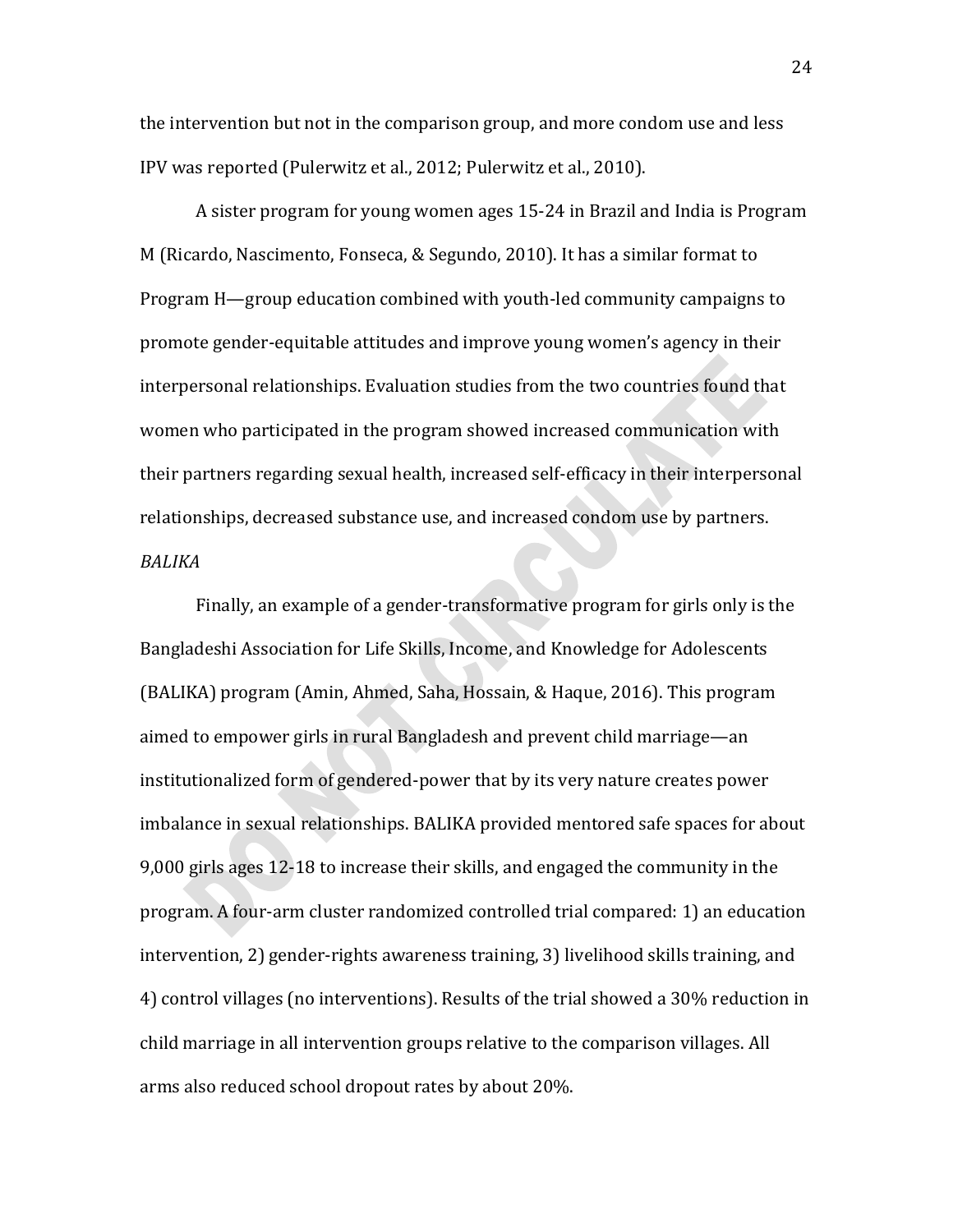#### **Where Do We Go from Here?**

By now it is probably evident that power in sexual relationships that is tied to gender and gender roles can be a real liability, especially for a woman's sexual health. Gender transformative interventions are providing evidence that change can happen—we can balance power in sexual relationships in a way that benefits both partners. This is the first step towards larger societal shifts in the direction of gender equity. We also need to focus on balancing power at multiple levels of the socio-ecological framework, such as in one's family, community, or in the form of policies and laws at the national or international level. The PEPFAR DREAMS Initiative is one recent example of intervening at multiple levels to change gender dynamics (PEPFAR, 2017). Programs under the partnership are attempting to reduce HIV risk and incidence among adolescent girls and young women in sub-Saharan Africa by combining individual health services with programs to create healthy interpersonal dynamics (such as with parents, peers), education, and economic support such as cash transfer programs (Population Council, 2016). These holistic, multi-level interventions may be the best way to create real societal change that results in more equal distributions of power and less risk to women's health. While this work of tackling power imbalance is not easy, especially when it is complicated by sexual relationships, it is only by continuing to change harmful gender norms—for both males and females—that we will see larger scale benefits of more equal power.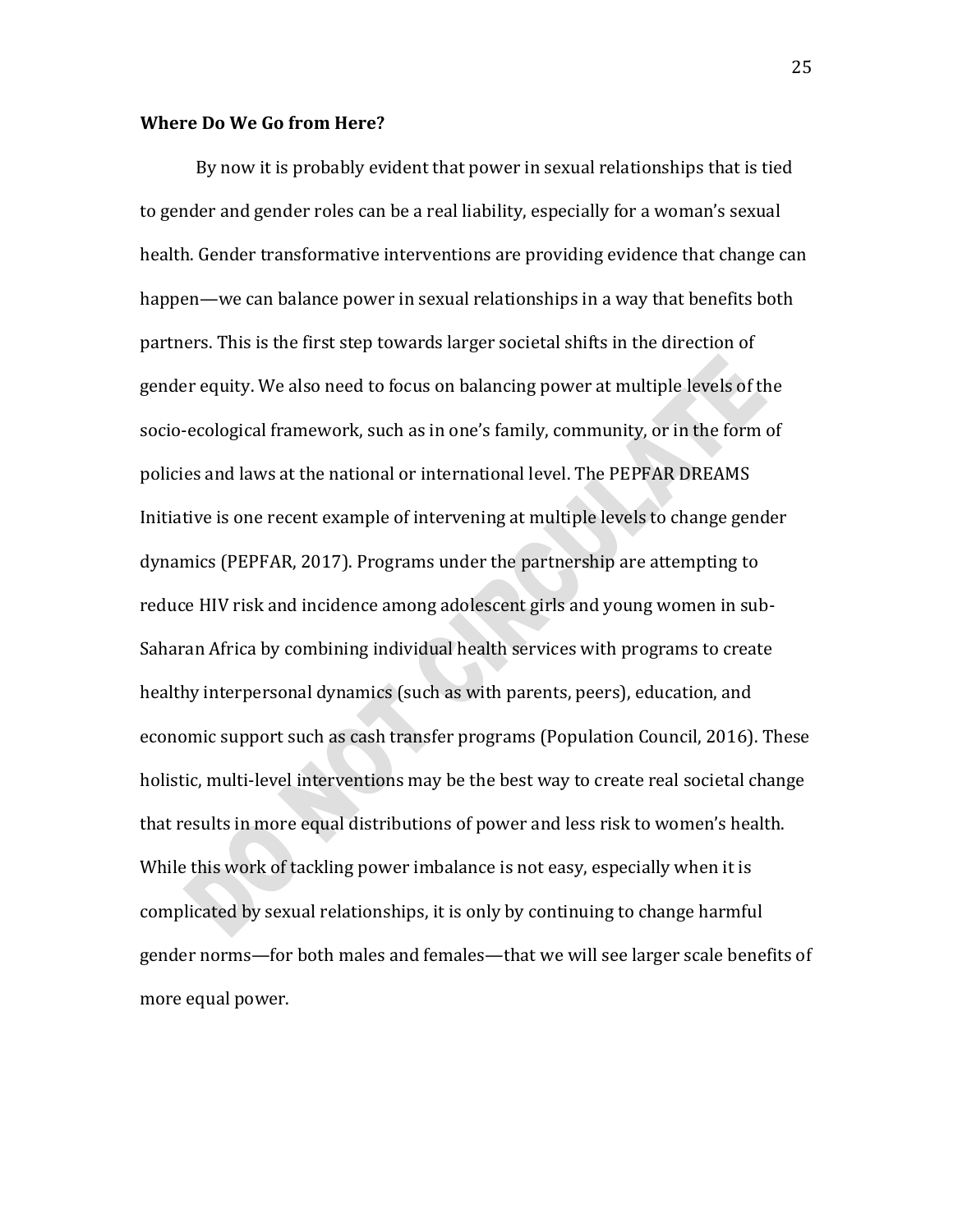#### **References**

- Abramsky, T., Devries, K., Kiss, L., Nakuti, J., Kyegombe, N., Starmann, E., . . . Watts, C. (2014). Findings from the SASA! Study: a cluster randomized controlled trial to assess the impact of a community mobilization intervention to prevent violence against women and reduce HIV risk in Kampala, Uganda. *BMC Medicine, 12*, 122. doi:10.1186/s12916-014-0122-5
- Ackermann, L., & de Klerk, G. W. (2002). Social factors that make South African women vulnerable to HIV infection. *Health Care for Women International, 23*, 163-172. doi:10.1080/073993302753429031
- Amaro, H. (1995). Love, sex, and power. Considering women's realities in HIV prevention. *Am Psychol, 50*, 437-447.
- Amin, S., Ahmed, J., Saha, J., Hossain, M., & Haque, E. (2016). *Delaying child marriage through community-based skills-deelopment programs for girls: Results from a randomized controlled study in rural Bangladesh*. New York and Dhaka, Bangladesh: Population Council.
- Barker, G. (2000). Gender equitable boys in a gender inequitable world: Reflections from qualitative research and program development with young men in Rio de Janeiro, Brazil. *Sexual and Relationship Therapy, 15*, 263-282.
- Belay, A. D., Mengesha, Z. B., Woldegebriel, M. K., & Gelaw, Y. A. (2016). Married women's decision making power on family planning use and associated factors in Mizan-Aman, South Ethiopia: a cross sectional study. *BMC Women's Health, 16*, 12. doi:10.1186/s12905-016-0290-x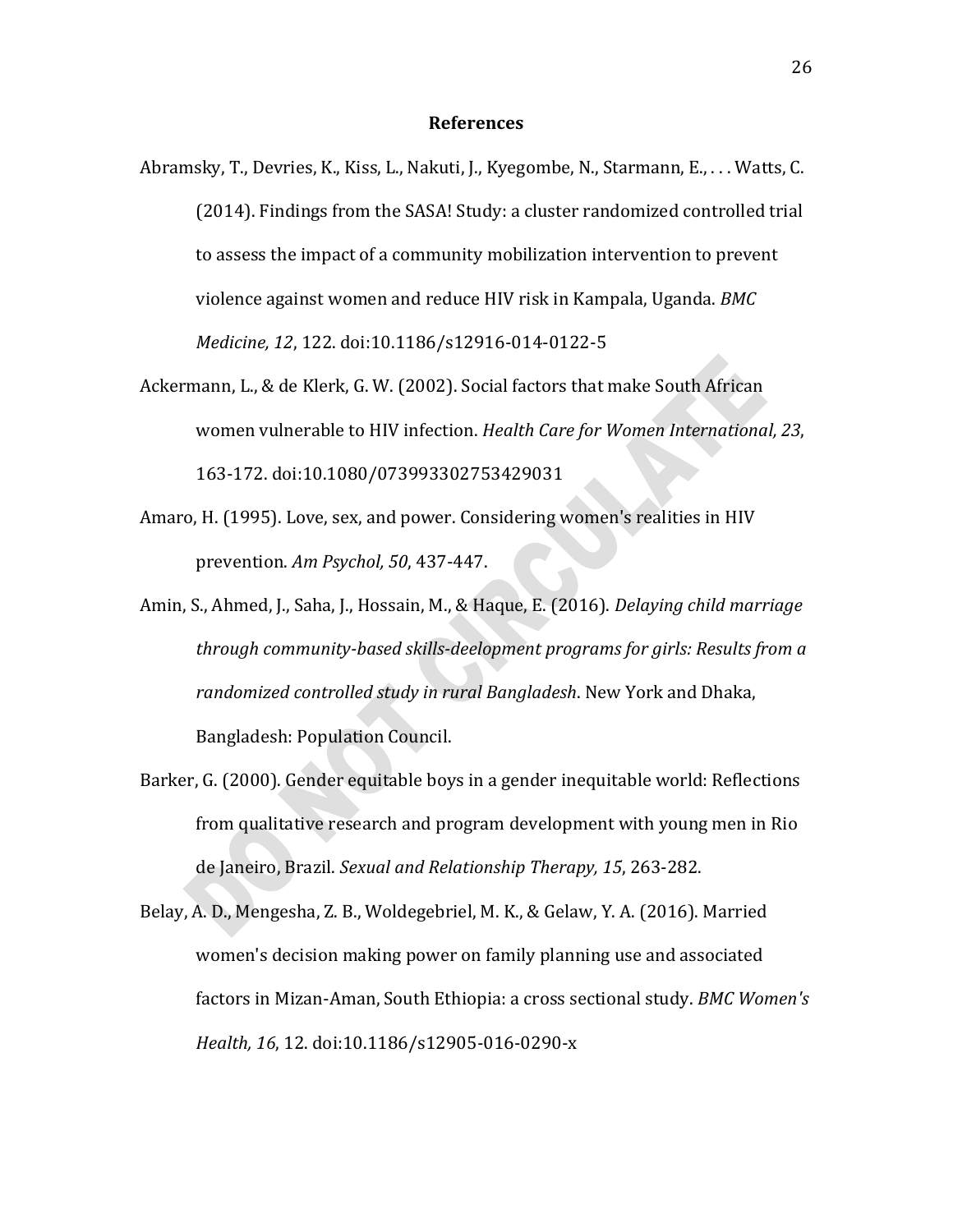- Blanc, A. K. (2001). The effect of power in sexual relationships on sexual and reproductive health: an examination of the evidence. *Studies in Family Planning, 32*, 189-213.
- Bogale, B., Wondafrash, M., Tilahun, T., & Girma, E. (2011). Married women's decision making power on modern contraceptive use in urban and rural southern Ethiopia. *BMC Public Health, 11*, 342. doi:10.1186/1471-2458-11- 342
- Brown, C. (2014). *Parenting beyond pink & blue*. New York: Ten Speed Press.
- Connell, R. (1987). *Gender and power*. Stanford, CA: Stanford University Press.
- Dahlberg, L. L., & Krug, E. G. (2002). Violence: a global public health problem. In E. Krug, L. L. Dahlberg, J. A. Mercy, A. B. Zwi, & R. Lozano (Eds.), *World Report on Violence and Health* (pp. 1-56)*.* Geneva, Switzerland: World Health Organization.
- Do, M., & Kurimoto, N. (2012). Women's empowerment and choice of contraceptive methods in selected African countries. *International Perspectives on Sexual Reproductive Health, 38*, 23-33. doi:10.1363/3802312
- Dworkin, S. L., Treves-Kagan, S., & Lippman, S. A. (2013). Gender-transformative interventions to reduce HIV risks and violence with heterosexually-active men: a review of the global evidence. *AIDS and Behavior, 17*, 2845-2863. doi:10.1007/s10461-013-0565-2
- Engender Health, & Planned Parenthood Association of South Africa. (1999). *Men as Partners: A Program for Supplementing the Training of Life Skills Educations*.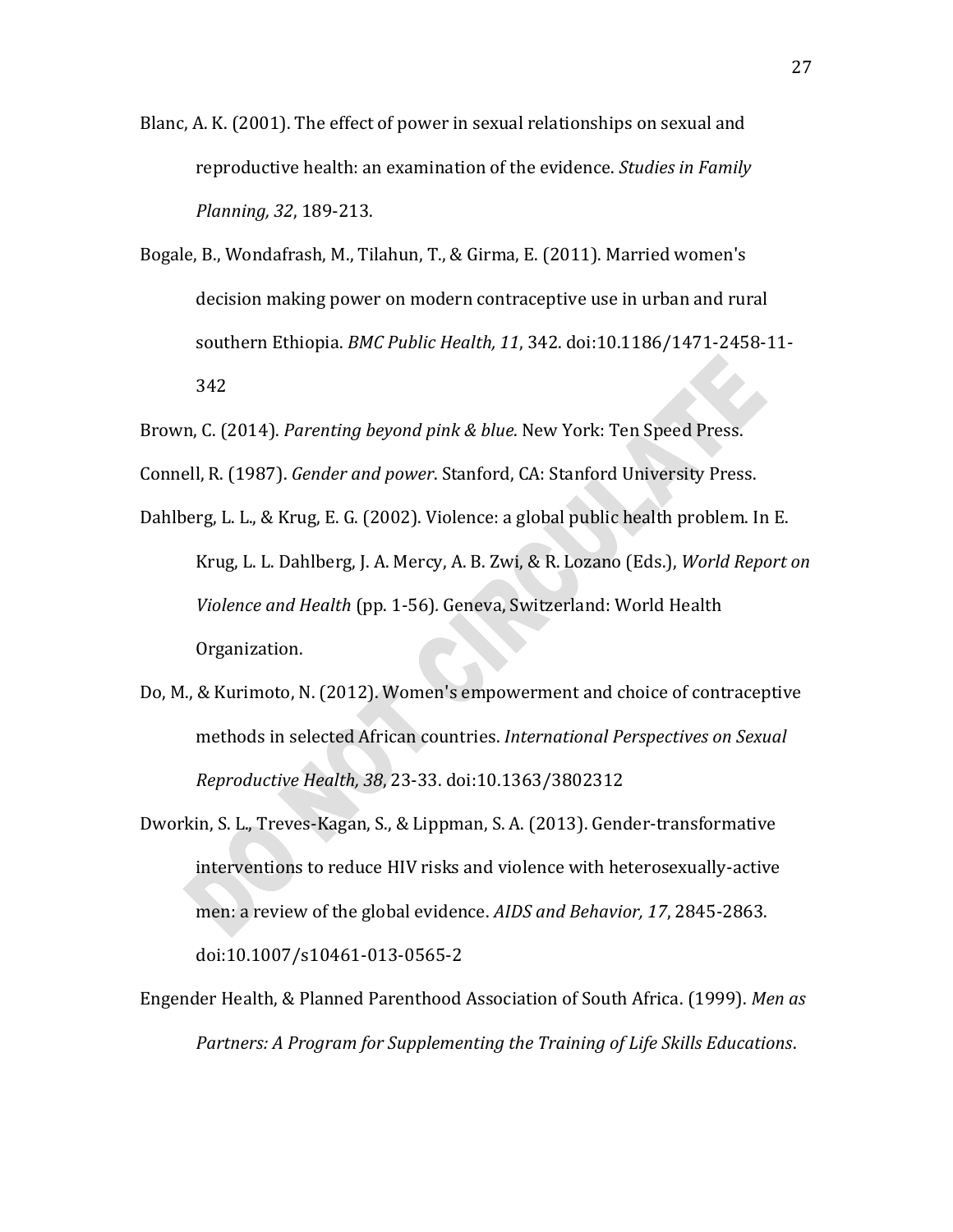New York, NY: Engender Health & PPASA. Retrieved 13 November 2017 from <https://www.engenderhealth.org/files/pubs/gender/ppasamanual.pdf>

- Fleming, P. J., McCleary-Sills, J., Morton, M., Levtov, R., Heilman, B., & Barker, G. (2015). Risk factors for men's lifetime perpetration of physical violence against intimate partners: Results from the International Men and Gender Equality Survey (IMAGES) in eight countries. *PLoS One, 10*, e0118639. doi:10.1371/journal.pone.0118639
- Gibbs, A., Washington, L., Willan, S., Ntini, N., Khumalo, T., Mbatha, N., . . . Jewkes, R. (2017). The Stepping Stones and Creating Futures intervention to prevent intimate partner violence and HIV-risk behaviours in Durban, South Africa: study protocol for a cluster randomized control trial, and baseline characteristics. *BMC Public Health, 17*, 336. doi:10.1186/s12889-017-4223-x
- Gottert, A., Barrington, C., Pettifor, A., McNaughton-Reyes, H. L., Maman, S., MacPhail, C., . . . Lippman, S. A. (2016). Measuring men's gender norms and gender role conflict/stress in a high HIV-prevalence South African setting. *AIDS and Behavior, 20*, 1785-1795. doi:10.1007/s10461-016-1374-1
- Gutzmer, K., Ludwig-Barron, N. T., Wyatt, G. E., Hamilton, A. B., & Stockman, J. K. (2016). "Come on baby. you know I love you": African American women's experiences of communication with male partners and disclosure in the context of unwanted sex. *Archives of Sexual Behavior, 45*, 807-819. doi:10.1007/s10508-015-0688-9
- Harrison, A., O'Sullivan, L. F., Hoffman, S., Dolezal, C., & Morrell, R. (2006). Gender role and relationship norms among young adults in South Africa: measuring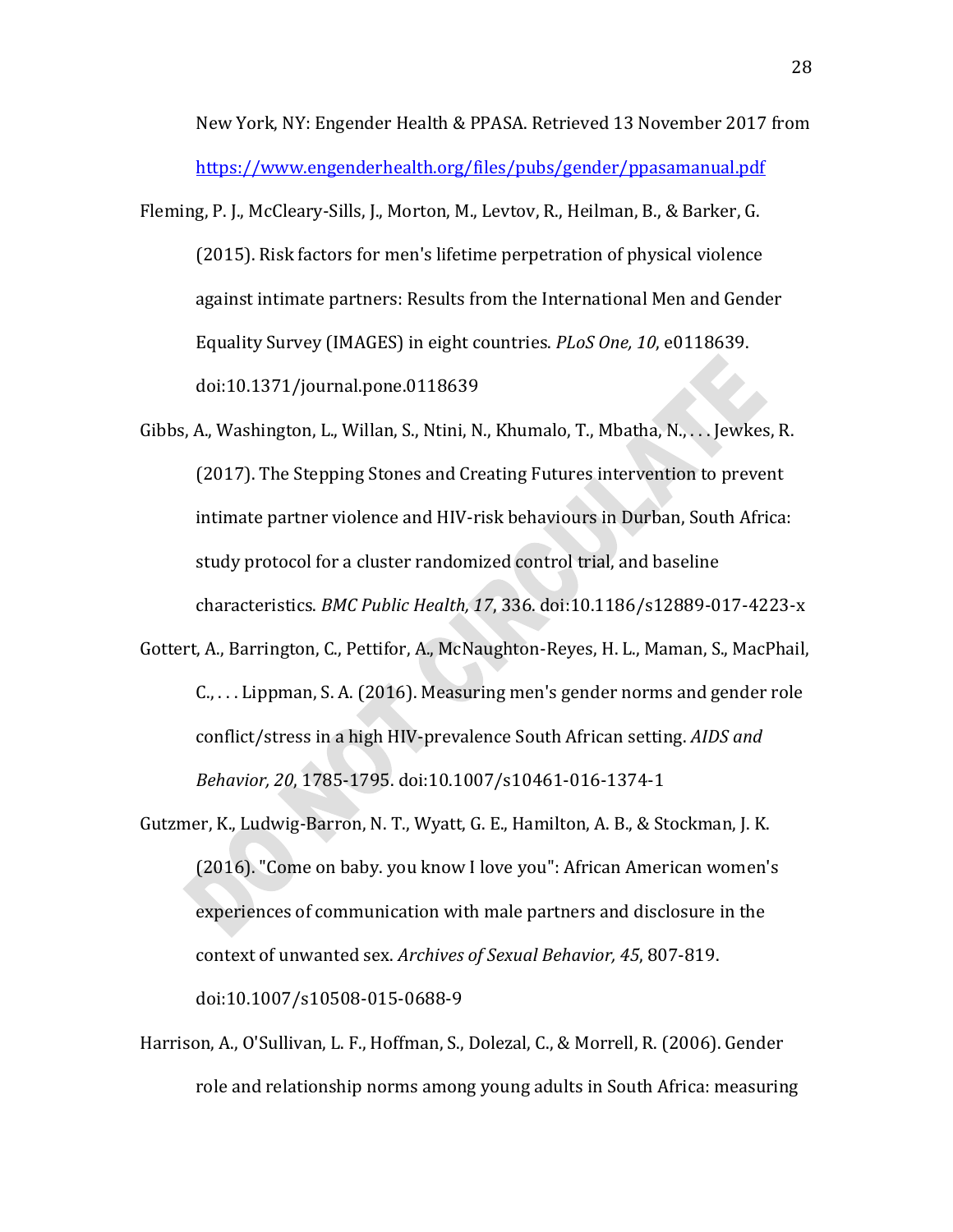the context of masculinity and HIV risk. *Journal of Urban Health, 83*, 709-722. doi:10.1007/s11524-006-9077-y

Horne, R. M., Johnson, M. D., Galambos, N. L., & Krahn, H. J. (2017). Time, money, or gender? Predictors of the division of household labour across life stages. *Sex Roles*. doi[:https://doi.org/10.1007/s11199-017-0832-1](https://doi.org/10.1007/s11199-017-0832-1)

Iganus, R., Hill, Z., Manzi, F., Bee, M., Amare, Y., Shamba, D., . . . Skordis-Worrall, J. (2015). Roles and responsibilities in newborn care in four African sites. *Trop Med Int Health, 20*, 1258-1264. doi:10.1111/tmi.12550

Jewkes, R., Nduna, M., Levin, J., Jama, N., Dunkle, K., Khuzwayo, N., . . . Duvvury, N. (2006). A cluster randomized-controlled trial to determine the effectiveness of Stepping Stones in preventing HIV infections and promoting safer sexual behaviour amongst youth in the rural Eastern Cape, South Africa: trial design, methods and baseline findings. *Tropical Medicine and International Health, 11*, 3-16. doi:10.1111/j.1365-3156.2005.01530.x

Jewkes, R., Nduna, M., Levin, J., Jama, N., Dunkle, K., Puren, A., & Duvvury, N. (2008). Impact of stepping stones on incidence of HIV and HSV-2 and sexual behaviour in rural South Africa: cluster randomised controlled trial. *BMJ, 337*, a506. doi:10.1136/bmj.a506

Jewkes, R. K., Dunkle, K., Nduna, M., & Shai, N. (2010). Intimate partner violence, relationship power inequity, and incidence of HIV infection in young women in South Africa: a cohort study. *Lancet, 376*, 41-48. doi:10.1016/S0140- 6736(10)60548-X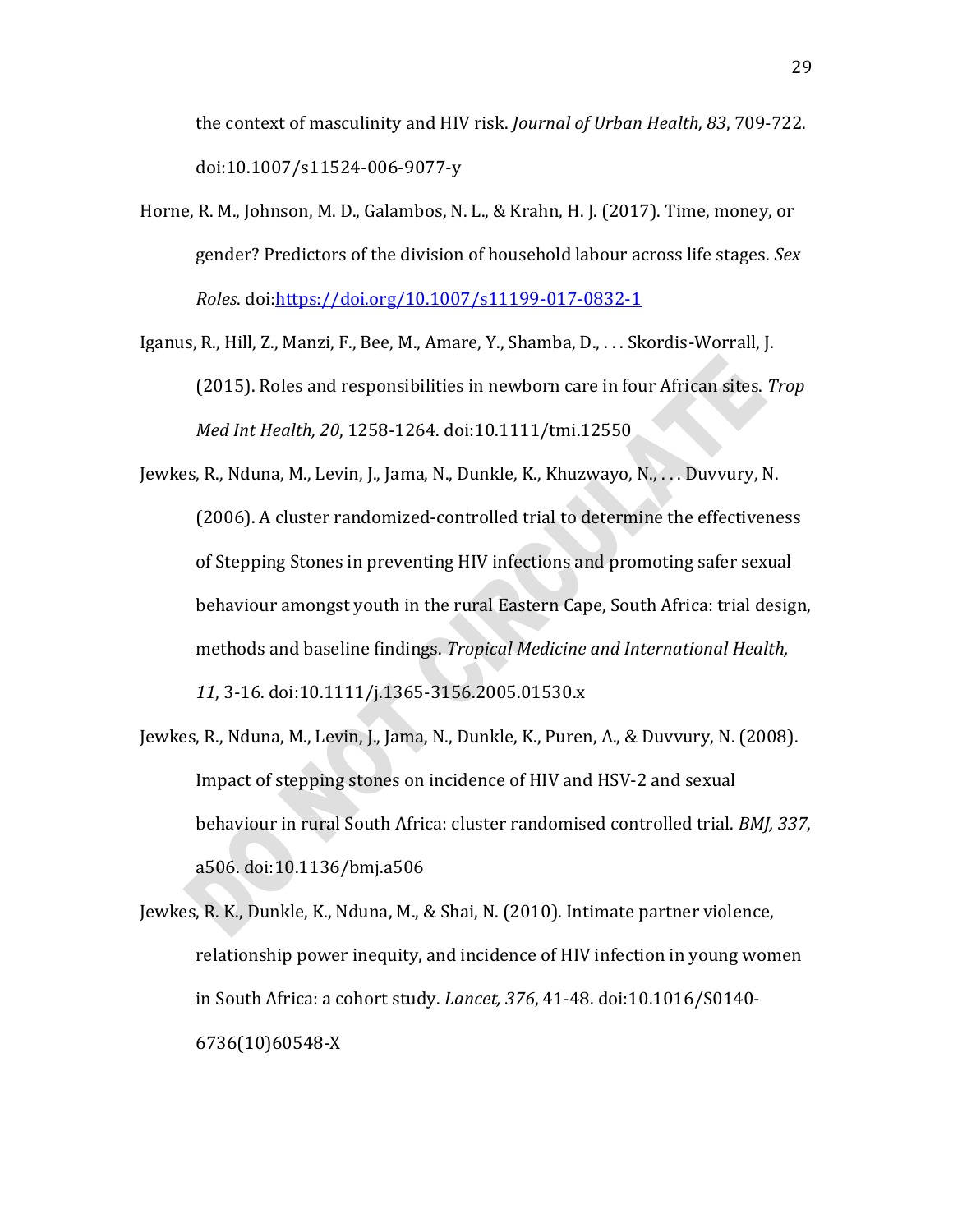- Lau, J. T., Yang, X., Wang, Q., Cheng, Y., Tsui, H. Y., Mui, L. W., & Kim, J. H. (2006). Gender power and marital relationship as predictors of sexual dysfunction and sexual satisfaction among young married couples in rural China: a population-based study. *Urology, 67*, 579-585. doi:10.1016/j.urology.2005.09.039
- Levtov, R., Barker, G., Contreras-Urbina, M., Heilman, B., & Verma, R. (2013). Pathways to gender-equitable men: Findings from the International Men and Gender Equality Survey in eight countries. *Men and Masculinties, 17*, 467-501.

McCauley, H. L., Tancredi, D. J., Silverman, J. G., Decker, M. R., Austin, S. B., McCormick, M. C., . . . Miller, E. (2013). Gender-equitable attitudes, bystander behavior, and recent abuse perpetration against heterosexual dating partners of male high school athletes. *American Journal of Public Health, 103*, 1882-1887. doi:10.2105/AJPH.2013.301443

McMahon, J. M., Volpe, E. M., Klostermann, K., Trabold, N., & Xue, Y. (2015). A systematic review of the psychometric properties of the Sexual Relationship Power Scale in HIV/AIDS research. *Archives of Sexual Behavior, 44*, 267-294. doi:10.1007/s10508-014-0355-6

Medland, D. (2016, March 7). Today's gender reality in statistics, or making leadership attractive to women. *Forbes*.

Meiksin, R., Meekers, D., Thompson, S., Hagopian, A., & Mercer, M. A. (2015). Domestic violence, marital control, and family planning, maternal, and birth outcomes in Timor-Leste. *Maternal and Child Health Journal, 19*, 1338-1347. doi:10.1007/s10995-014-1638-1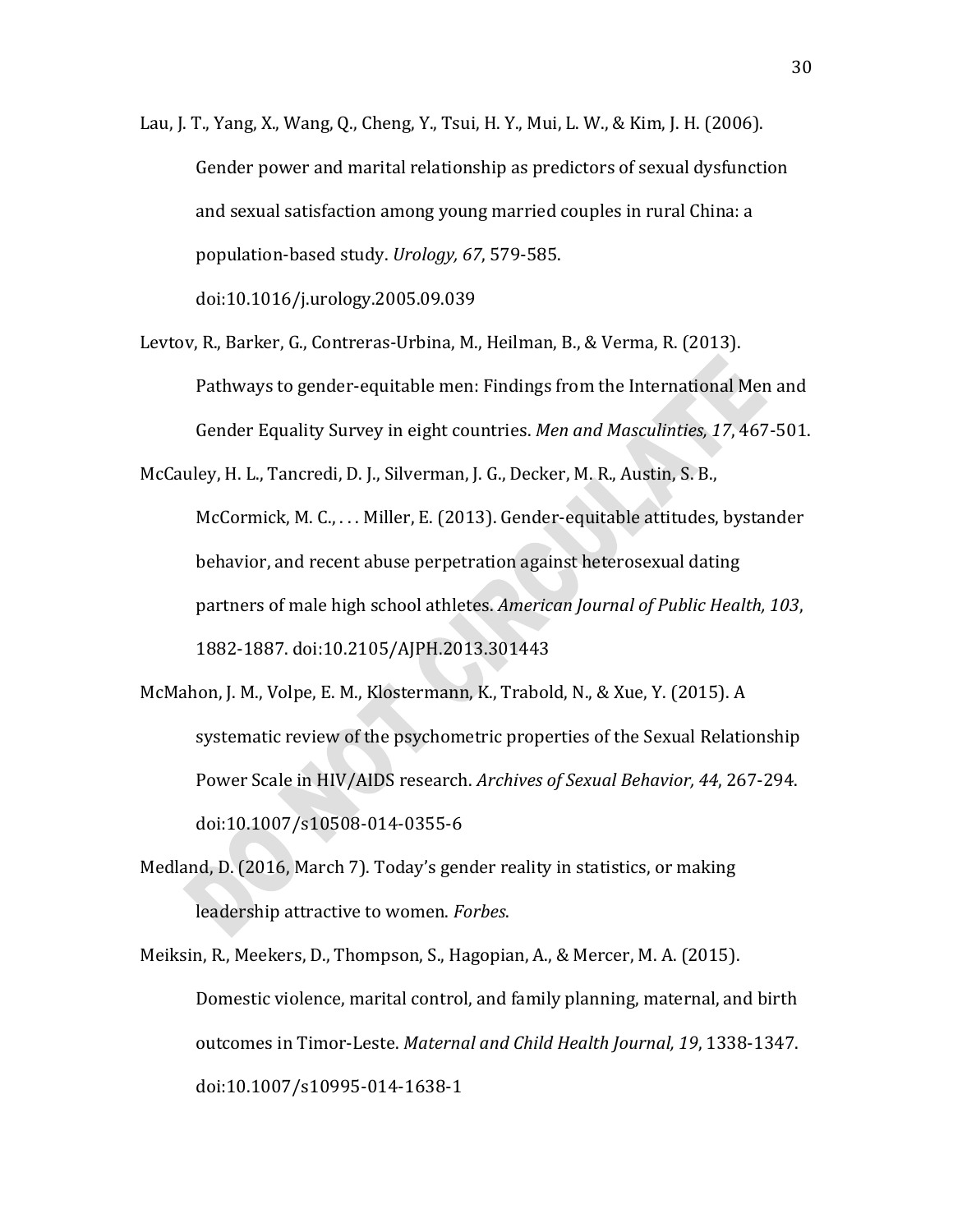- MenEngage, & UNFPA. (2014). *Engaging men, changing gender norms: Directions for gender-transformative action*. Retrieved 13 November 2017 from [http://www.unfpa.org/resources/brief-engaging-men-changing-gender](http://www.unfpa.org/resources/brief-engaging-men-changing-gender-norms)[norms.](http://www.unfpa.org/resources/brief-engaging-men-changing-gender-norms)
- Menger, L. M., Kaufman, M. R., Harman, J. J., Tsang, S. W., & Shrestha, D. K. (2015). Unveiling the silence: women's sexual health and experiences in Nepal. *Culture, Health & Sexuality, 17*, 359-373.

doi:10.1080/13691058.2014.937462

- Michau, L. (2008). *The SASA! Activist kit for preventing violence against women and HIV.* Kampala, Uganda: Raising Voices.
- Population Council. (2016). *How to best reduce HIV risk among adolescent girls and young women in sub-Saharan Africa? Implementation science around the DREAMS Partnership*. Washington, DC: Population Council.
- Pulerwitz, J., Amaro, H., De Jong, W., Gortmaker, S. L., & Rudd, R. (2002). Relationship power, condom use and HIV risk among women in the USA. *AIDS Care, 14*, 789-800. doi:10.1080/0954012021000031868
- Pulerwitz, J., & Barker, G. (2008). Measuring attitudes toward gender norms among young men in Brazil: Development and psychometric evaluation of the GEM Scale. *Men and Masculinities, 10*, 322-338.
- Pulerwitz, J., Barker, G., & Segundo, M. (2004). *Promoting healthy relationships and HIV/STI prevention for young men: Positive findings from an intervention study in Brazil*. Washington, DC: Population Council.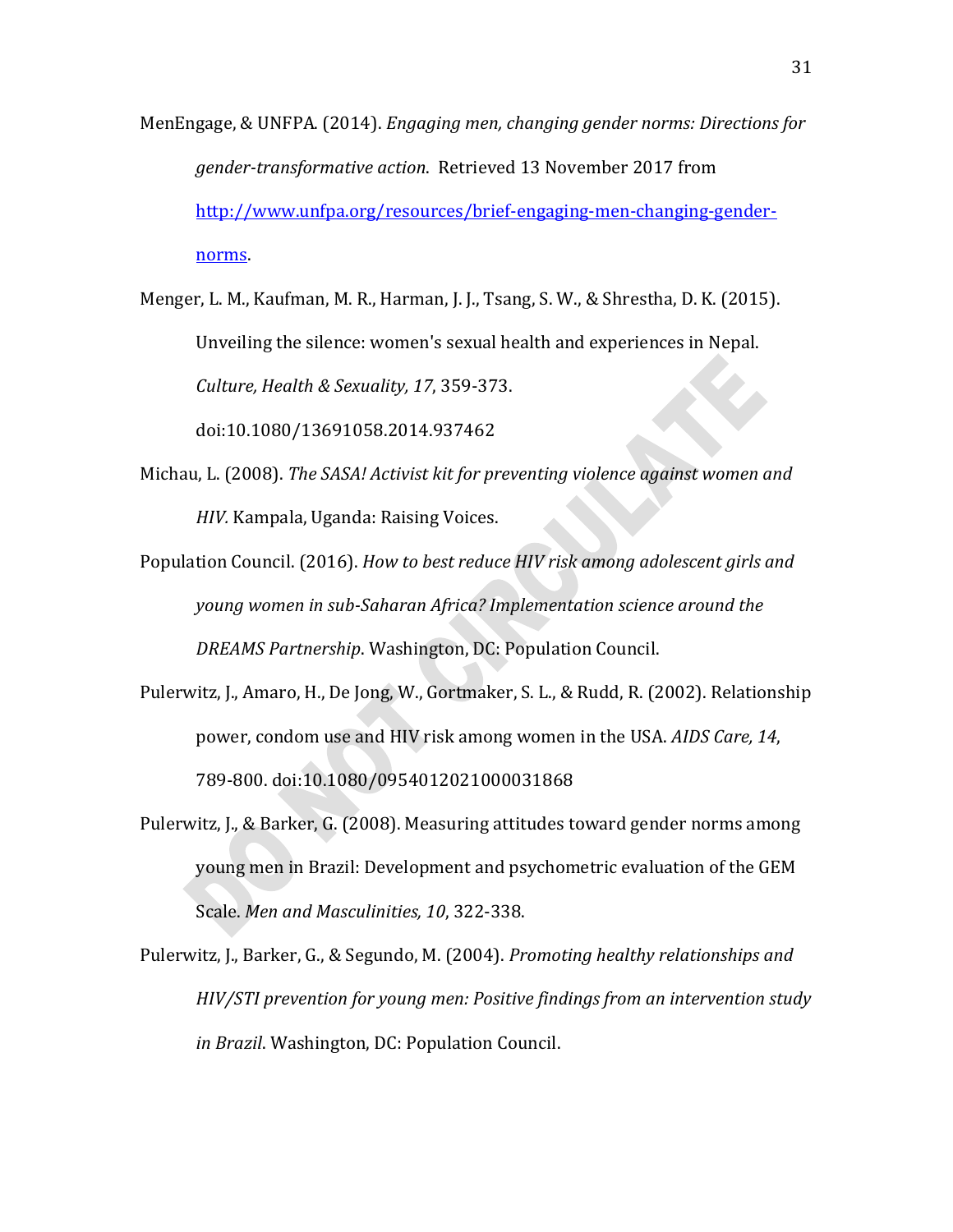- Pulerwitz, J., Barker, G., & Verma, R. (2012). Changing gender norms for HIV and violence risk reduction: A comparison of male-focused programs in Brazil and India. In R. Obregon & S. Waisbord (Eds.), *The Handbook of Global Health Communication*. West Sussex, UK: Wiley-Blackwell.
- Pulerwitz, J., Gortmaker, S., & DeJong, W. (2000). Measuring relationship power in HIV/STD research. *Sex Roles, 42*, 637-660.
- Pulerwitz, J., Hughes, L., Mehta, M., Kidanu, A., Verani, F., & Tewolde, S. (2015). Changing gender norms and reducing intimate partner violence: results from a quasi-experimental intervention study with young men in Ethiopia. *American Journal of Public Health, 105*, 132-137. doi:10.2105/AJPH.2014.302214
- Pulerwitz, J., Martin, S., Mehta, M., Castillo, T., Kidanu, A., Verani, F., & Tewolde, S. (2010). *Promoting gender equity for HIV and violence prevention: Results from the Male Norms Initiative Evaluation in Ethiopia*. Washington, DC: PATH.

Pulerwitz, J., Michaelis, A., Verma, R., & Weiss, E. (2010). Addressing gender dynamics and engaging men in HIV programs: Lessons learned from Horizons research. *Public Health Reports, 125*, 282-292. doi:10.1177/003335491012500219

Ricardo, C., Nascimento, M., Fonseca, V., & Segundo, M. (2010). *Program H and Program M: Engaging young men and empowering young women to promote gender equality and health*. Washington, DC: PAHO/Best Praxtices in Gender and Health.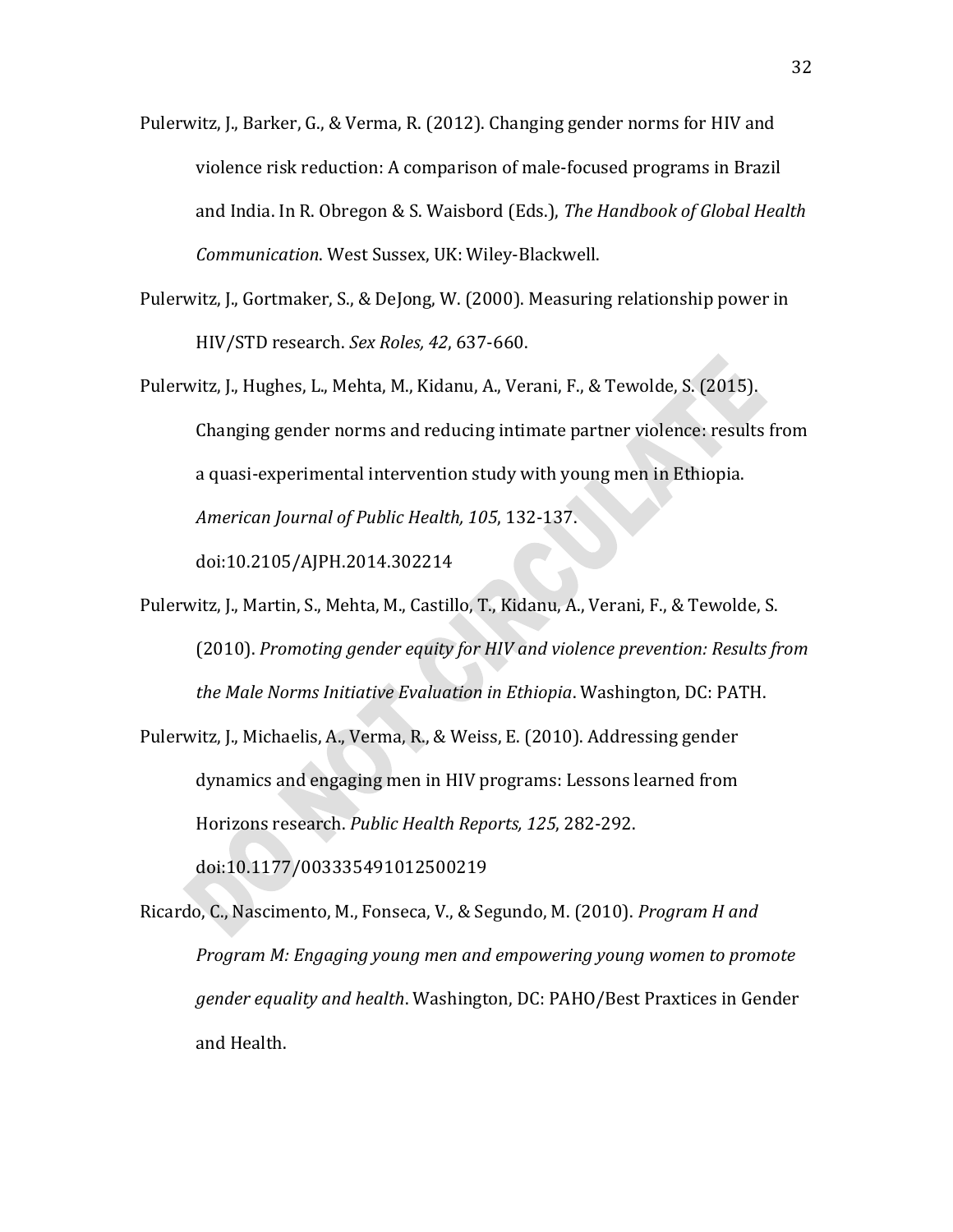Ruble, D. N., & Martin, C. L. (1998). Gender development. In W. Damon & N. Eisenberg (Eds.), *Handbook of child psychology: Vol 3. Social, emotional, and personality development* (5 ed., Vol. 3, pp. 933-1016). New York: Wiley.

- Sevelius, J. (2009). "There's no pamphlet for the kind of sex I have": HIV-related risk factors and protective behaviors among transgender men who have sex with nontransgender men. *Journal of the Association of Nurses in AIDS Care, 20*, 398-410. doi:10.1016/j.jana.2009.06.001
- Shattuck, D., Burke, H., Ramirez, C., Succop, S., Costenbader, B., Attafuah, J., . . . Guest, G. (2013). Using the Inequitable Gender Norms Scale and associated HIV risk behaviors among men at high risk for HIV in Ghana and Tanzania. *Men and Masculinities, 16*, 540-559.
- Tschann, J. M., Adler, N. E., Millstein, S. G., Gurvey, J. E., & Ellen, J. M. (2002). Relative power between sexual partners and condom use among adolescents. *Journal of Adolescent Health, 31*, 17-25.
- United States President's Emergency Plan for AIDS Relief (PEPFAR). (2017). *Working together for an AIDS-free future for girls and women.* Retrieved 13 November 2017 from

<https://www.pepfar.gov/partnerships/ppp/dreams/index.htm>

Vu, L., Pulerwitz, J., Burnett-Zieman, B., Banura, C., Okal, J., & Yam, E. (2017). Inequitable gender norms from early adolescence to young adulthood in Uganda: Tool validation and differences across age groups. *Journal of Adolescent Health, 60*, S15-S21. doi:10.1016/j.jadohealth.2016.09.027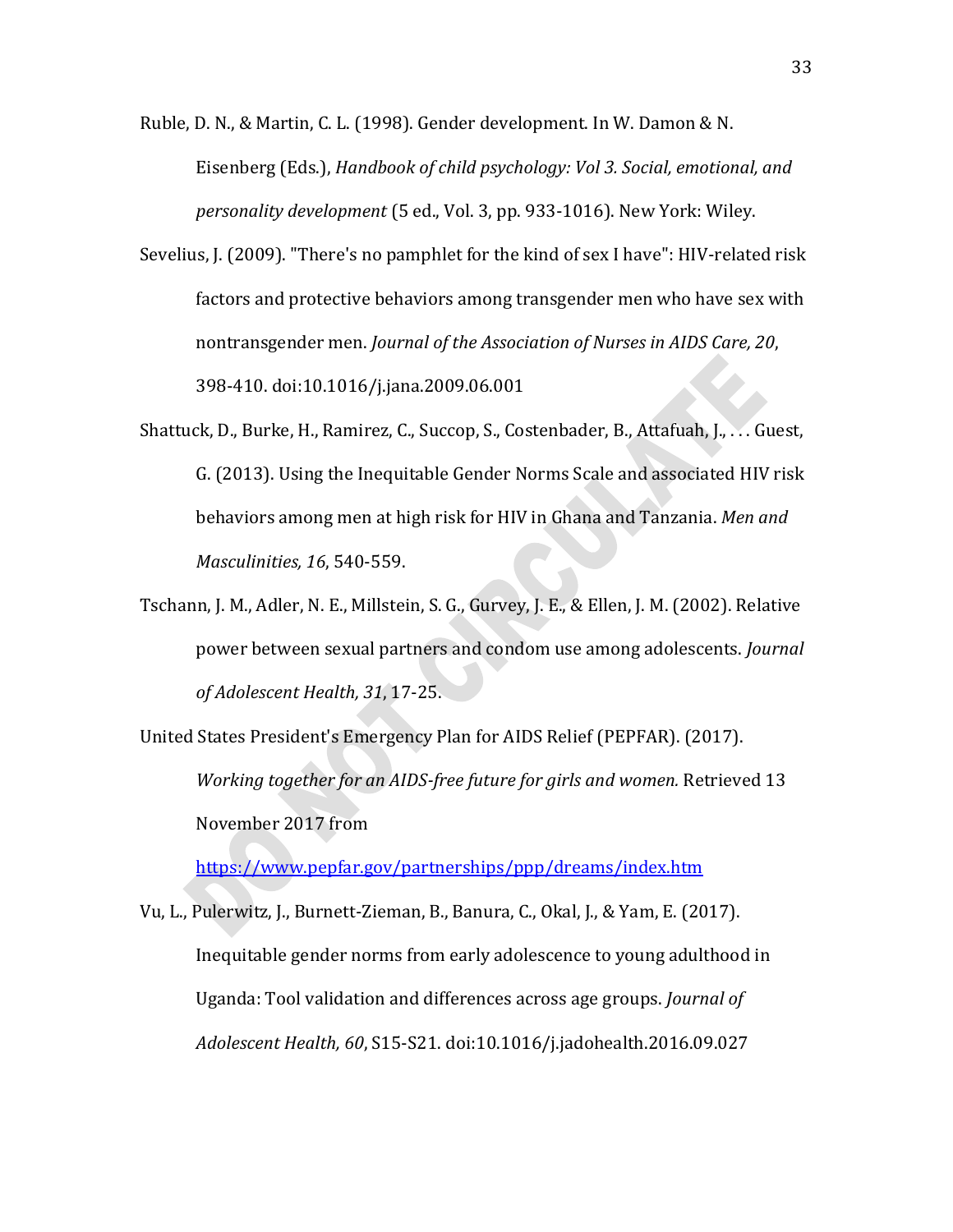Welbourn, A., & Rohr-Rouendaal, P. (1995). *Stepping Stones: A training package on HIV/AIDS, commuication and relationship skills. (Strategies for Hope ).*  London: Actionaid.

Zucker, K. (2001). Biological influences on psychosexual differentiation. In R. Unger (Ed.), *Handbook of the Psychology of Women and Gender* (pp. 101-115). Hoboken, NJ: John Wiley & Sons, Inc.



**Figure 1.** Spectrum of gender (in)equality as applied to programs and interventions